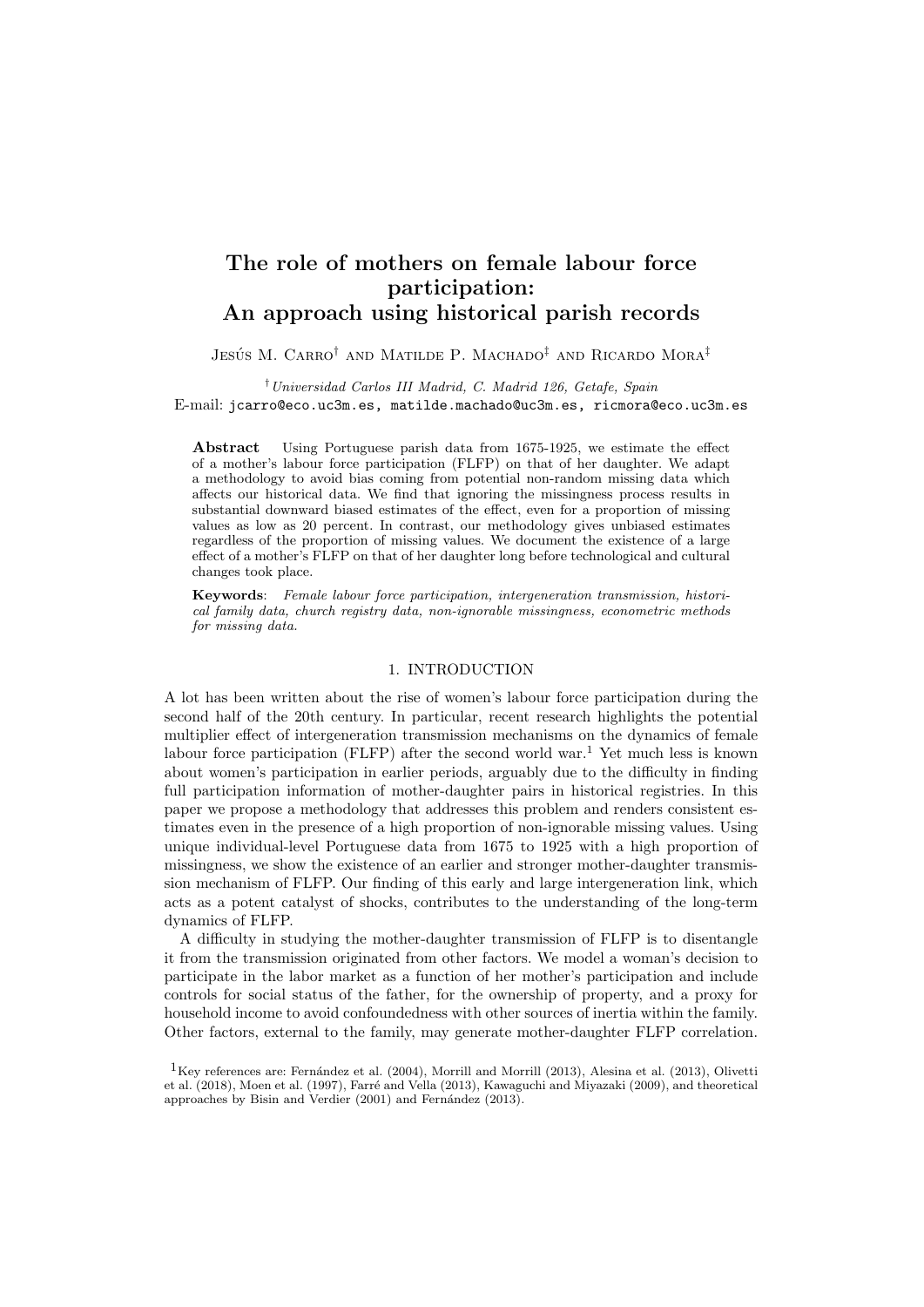Leading examples are the introduction or enforcement of mandatory education and the expansion of the service sector during the 20th century. We avoid the influence of these factors by investigating a place and time with close to no technological and cultural changes (Lains,  $2006$ ).<sup>2</sup> Moreover, we include time and location dummy variables aimed at capturing time and location specific factors such as labor market conditions and social multiplier effects (Maurin and Moschion, 2009, Olivetti et al., 2018).

Like most historical data, ours are characterized by abundant non-ignorable missing information, which affects both mothers' and daughters' participation status. In spite of this, the number of mother-daughter pairs without missing values ( $n = 696$ ) is not small. An enticing approach is to estimate the model only with the observations for which we have complete information (hereafter we label this approach as Ignorability). But when the missing process is not random, Ignorability suffers from sample selection bias. We consider two approaches to address this non-ignorability problem in our estimation. First, informed by historical records and narratives, we conservatively impute missing values with the perceived predominant female labor market status at the time, i.e., nonparticipation, which sets the participation rate at an unrealistically low value relative to census data. We label this approach as Imputation. Second, we adapt a methodology based on Ramalho and Smith (2013), which allows models to be estimated in contexts in which missing data are abundant and non-random. This methodology involves Maximum Likelihood (ML) estimation using all observations under the assumption that missing values are generated by the same missing process and allowing the missing values to be endogenous. We improve the identification of the parameters of the model by incorporating external information regarding aggregate female labor market participation from historical census data. We label this approach as the Likelihood Approach. We show that failure to recognize the endogeneity of the missing process reduces the estimates of the impact of mothers under Ignorability and Imputation by more than a half.

Using the Likelihood Approach we estimate a positive and statistically significant marginal effect of 26.8 pp (s.e. 0.033) of the mother's participation status on the daughter's probability of participation. A way to assess the importance of our estimated marginal effect for the evolution of FLFP is to simulate its long-run impact in the face of an exogenous shock. The average probability of participation in our sample is 28.8 percent but for women whose mother did not work is only 19.0 percent. Now imagine, there is a permanent shock that increases the latter by 50 percent to 28.5 percent. This level would be the expected long-run participation rate in the absence of a mother-to-daughter link. On the contrary, when mother-to-daughter transmission occurs, the long-run participation rate increases to 52.0 percent as an increasing proportion of descendants influence the decisions of their own daughters.

Our estimate of the transmission of labor market behavior from mothers to daughters that we find comprises a number of mother-to-daughter intergeneration links: (a) the transmission of human capital such as that involved in certain crafts; (b) the transmission of physical capital, such as a small shop, or valuable craft-specific tools; and (c) the transmission of preferences, beliefs, traits and values regarding the participation in the labor market from a mother to her daughter. There is evidence of such transmission within

<sup>2</sup>At the turn of the 20th century, the agricultural sector accounted for 41.5 percent of GDP versus an estimated 33.6 percent for the service sector. It was not until the second decade of the century that the service sector outpaced the agricultural sector Lains (2006). Regarding education and according to the 1900 Portuguese census, only 19.5 percent of girls and 29 percent of boys 10-14 knew how to read. It was not until the 1960s that literacy of all children was achieved Gomes and Machado (2020).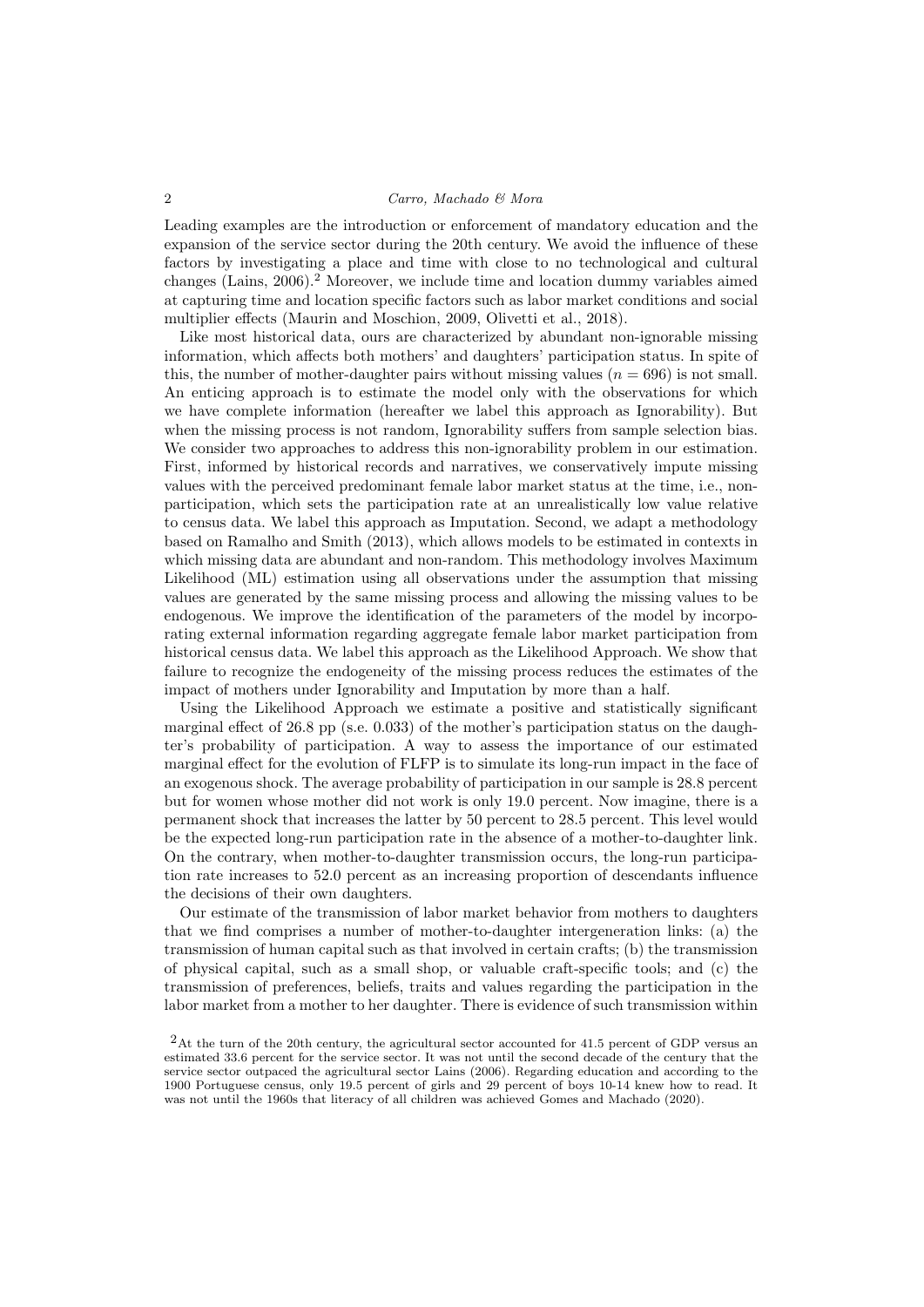the family during the 20th century (e.g. Fernández et al., 2004, Farré and Vella, 2013), and hence it is possible that it was also present previously. Our Likelihood Approach estimate of the impact of mothers is substantially higher than that found by Morrill and Morrill (2013) for the late 20th century—around 2-7 pp. Although differences with Morrill and Morrill (2013) partly stem from using different periods, a reduction in the effect should be expected as the importance of the mother vis-a-vis external factors, e.g access to formal education, decreases with economic and cultural development. Indeed, when we split our sample into different periods, we have evidence that the impact of mothers declines with time.

Estimating the model with the Likelihood Approach allows us to test the ignorability of the missing process. We reject Ignorability, which implies that observations with missing values have valuable information and should not be discarded. Moreover, the implicit assumption under Imputation, i.e. that the missing occupations correspond to non-participation in the labor market is not consistent with our Likelihood Approach estimates.

Finally, we evaluate using simulation methods the sensitivity of Ignorability and the Likelihood Approach to varying degrees in the incidence of missing information. We use the estimated parameters from the participation model and the missing process to simulate the data and apply different percentages of missing observations. We then re-estimate the model in these different samples. We find that ignoring the missing observations (Ignorability), results in a large downward bias of the mother's effect, which increases with the incidence of the missing information. For example, when the level of missing information matches that of the actual data, estimates are less than half of the true value in the data generating process. In contrast, the Likelihood Approach always delivers unbiased estimates, although, as expected, their standard errors increase with the incidence of missingness. By attaining unbiased estimation in the presence of non-random missing data, our approach, confers considerable potential to incomplete historical data.

The remainder of this paper proceeds as follows. Sections 2 and 3 describe the data set and the estimation methods, respectively. Section 4 presents our main estimation results, and Section 5 discusses the robustness of the Likelihood Approach using simulated samples with varying prevalence of missing observations. Section 6 concludes. Appendix A provides institutional background, Appendix B describes additional features of the data, and Appendices C, D, and E contain technical details.

## 2. DATA

## 2.1. Parish data

The main data source is parish information that dates back to the end of the 16th century and was extracted from parish records in the villages of Ronfe and Ruivães in the Minho region, northeast of Portugal, and the city of Horta at Faial Island located in the Azores. A research team from University of Minho collected the main data sets using all baptism, marriage, and death certificates found in the local churches.<sup>3,4</sup> The resulting dataset was matched with other church individual-specific records known as rol

 $3$ The research team was led by M. Norberta Amorim. Currently, the Grupo História das Populações (Universidade do Minho) in the Centro de Investigação Transdisciplinar Cultura, Espaço e Memória, administers the genealogical database. See http://www.ghp.ics.uminho.pt/genealogias.html

 $^{4}$ For a brief summary of the historical background see Appendix A.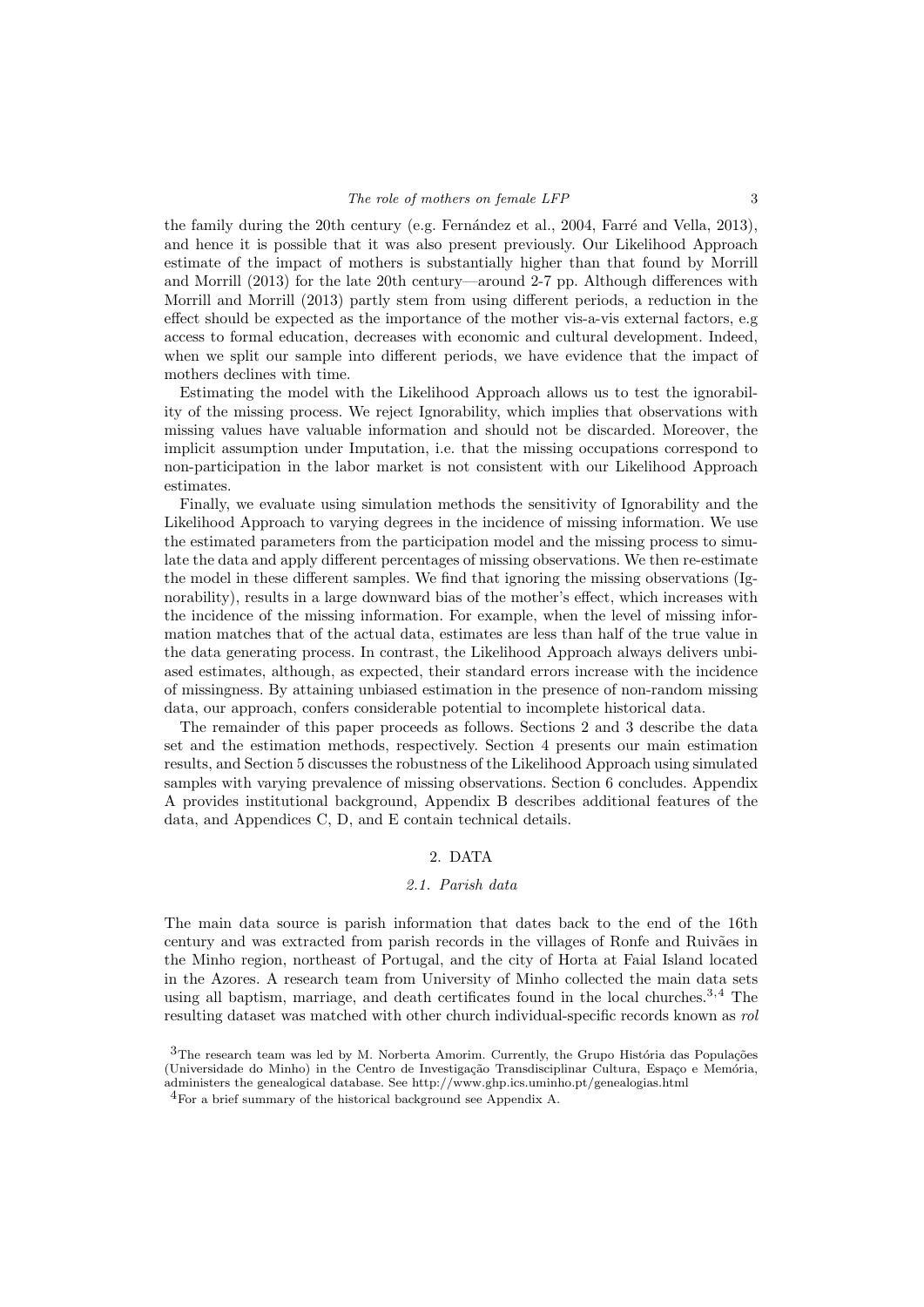de confessados (literally, "the list of the confessed"). The latter originate from a parochial census of residents older than seven years of age. They were produced by the vicar during Lent to administer the sacrament of penance to the parishioners and contain occupation and/or social status information.

The original baptism, marriage, and death certificate records allowed family linkages to be reconstructed within each location beginning in the 1550s through the 20th century (Amorim, 1991). Altogether, after some basic cleaning, the data set includes entries for 34,897 women (50.24 percent of all records). It has information on birth, marriage, and death dates together with a family identification code. Gender is inferred from the individual's first name in the baptism Parish registry. We use the family identification code to link women with their mothers (and fathers) as well as to compute the number of siblings for each woman.

We have the year of birth for 59.3 percent of all records. By contrast, we have death information for only 33.3 percent of all records. Our observations include individuals who do not survive childhood and individuals who migrate to other locations and for whom no further information is available. In theory, the former group of individuals would be identified using the death date information, whereas the latter group could be indirectly inferred by the absence of information on their deaths. However, the profusion of missing death dates hinders the precise identification of both early death and migration.

We focus on exploiting birth-date information and attempt to complete records for which the date of birth is missing. To complete such records, we group all individuals for which the information is available into cohorts spanning 25 years. Observations for which the year of birth is missing are completed by sequentially examining the 25-year birth period of siblings, spouse, and children, in that order. When the cohort of the siblings or the spouse is identified, the record is completed with the 25-year birth period of the spouse or sibling. In the event that only cohorts of the children are identified, the 25-year period previous to the cohort of the eldest child is assigned to the missing record. This procedure is repeated until no changes are produced. As a result, 82.4 percent of the original data can be associated with a given 25-year period. After all basic cleaning we are left with 21,645 female observations.

#### 2.2. Non-ignorable missing occupations

The occupation/social status information contained in the matched records is not as complete as the baptism, marriage, and death information. Columns 1, 3, and 5 of Table 1 report the number of observations by location and quarter-century. Columns 2, 4, and 6 show the proportion (in percentage) of observations with occupation/social status information by period and location.

Occupations/social status coverage varies by period and across locations. For Ruivães from 1700 until 1800 and Horta in 1900, there is no occupations/social status information in the matched records. Hence, we do not use these location/period combinations in our analysis. We also discard the observations for Horta and Ruivães in 1675 and Horta in 1875 because both the number of observations and coverage are unusually low. Hence, our working sample includes only observations from Horta in the period 1700-1850, Ronfe in the period 1675-1925, and Ruivães in the period 1825-1925.

Our working sample shows location-specific trends in coverage. For example, whereas coverage in Horta in 1725 is 5.64 percent, it increases monotonically to 25.84 percent one century later. Coverage in Ronfe follows a U-shaped trend decreasing steadily from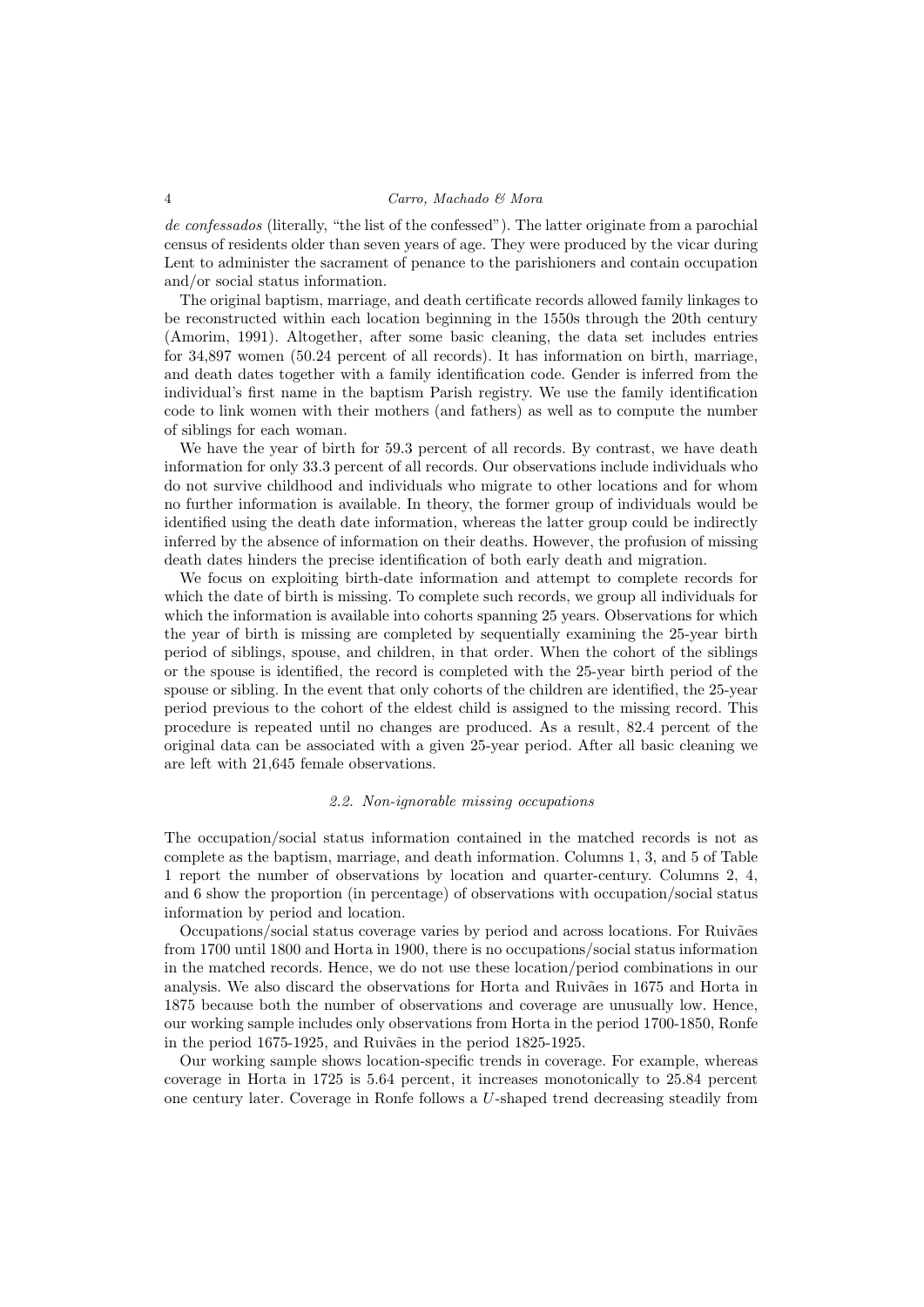|      |        | Horta            |                   | Ronfe            |        | Ruivães           |
|------|--------|------------------|-------------------|------------------|--------|-------------------|
|      | N.obs. | $\%$ non-missing | N.obs.            | $\%$ non-missing | N.obs. | $\%$ non-missing  |
| Year | (1)    | $\rm(2)$         | $\left( 3\right)$ | $^{(4)}$         | (5)    | $\left( 6\right)$ |
| 1675 | 926    | 2.70             | 318               | 15.72            | 196    | 0.51              |
| 1700 | 1557   | 3.66             | 324               | 5.25             | 195    | n.a.              |
| 1725 | 1437   | 5.64             | 336               | 7.44             | 209    | n.a.              |
| 1750 | 1390   | 6.47             | 379               | 7.65             | 199    | n.a.              |
| 1775 | 1508   | 11.01            | 411               | 3.41             | 217    | n.a.              |
| 1800 | 1733   | 14.25            | 438               | 4.34             | 293    | n.a.              |
| 1825 | 1761   | 25.84            | 428               | 5.84             | 306    | 2.29              |
| 1850 | 1325   | 24.30            | 464               | 10.56            | 335    | 10.45             |
| 1875 | 860    | 2.79             | 581               | 14.97            | 396    | 23.99             |
| 1900 | 27     | n.a.             | 730               | 17.95            | 489    | 34.36             |
| 1925 | ٠      | ٠                | 1082              | 12.38            | 795    | 35.35             |

Note: Sample includes women born between 1675-1925. Women have their occupation/social status reported whenever the local vicar enters a description of her activity or social status in the Lent census (from the Portuguese "Rol de confessados") and that registry is matched by Amorim's research team (U. Minho) with the baptism, death or marriage certificates. "No. obs." is the number of observations. "% non-missing" is the percentage of observations with occupational/social status information reported. "n.a" indicates that there is no occupations/social status information in the matched records.

15.72 percent in 1675 to 3.41 percent in 1775 to rise to around 18 percent levels in the beginning of the 20th century. Location-specific trends suggest that location factors are at work. This does not preclude the influence of individual-specific factors—which are a potential source of selection bias.

Coverage is never larger than 36 percent. We can discard three reasons for these low figures. First, accounting for early deaths can at most only explain a small proportion of non-coverage. Second, gender bias in vicars recording practices does not seem to be important because the gender differential in coverage is only 2.2 percentage points and follows a similar location/period pattern. Third, the vicar could report occupation or social status to differentiate women with a common name. If there were an excessive number of, say, "Marias", their occupation or social status would help distinguish between them. However, common names such as Maria and Ana are typically followed by a second given name, and they are as likely among the reported as among the unreported. For example, among the reported, 18.3 percent are named "Maria" and 4.7 percent "Ana" compared with 16.5 percent and 5.2 percent, respectively, among the unreported.

So, why would the vicar report some women's occupation/social status and not that of others? We must consider at least four potential sources of selection bias. The first one arises from the Lent census data collection practices. The censuses were organized by street and gathered by vicars door-to-door. Whenever vicars gave priority to nearby households, remote rural locations, where farmers and poor people would tend to live, would be less likely covered. The second one stems from the activity itself. Vicars might tend to only record the activity of those whose labour or social status was uncommon in the region and period, such as that of civil servants or of the miller in a village of farmers. Indeed, in the two rural locations, the share of farmers among reported occupations is unrealistically low: 10.3 percent in Ronfe and 8.2 percent in Ruivães. The third one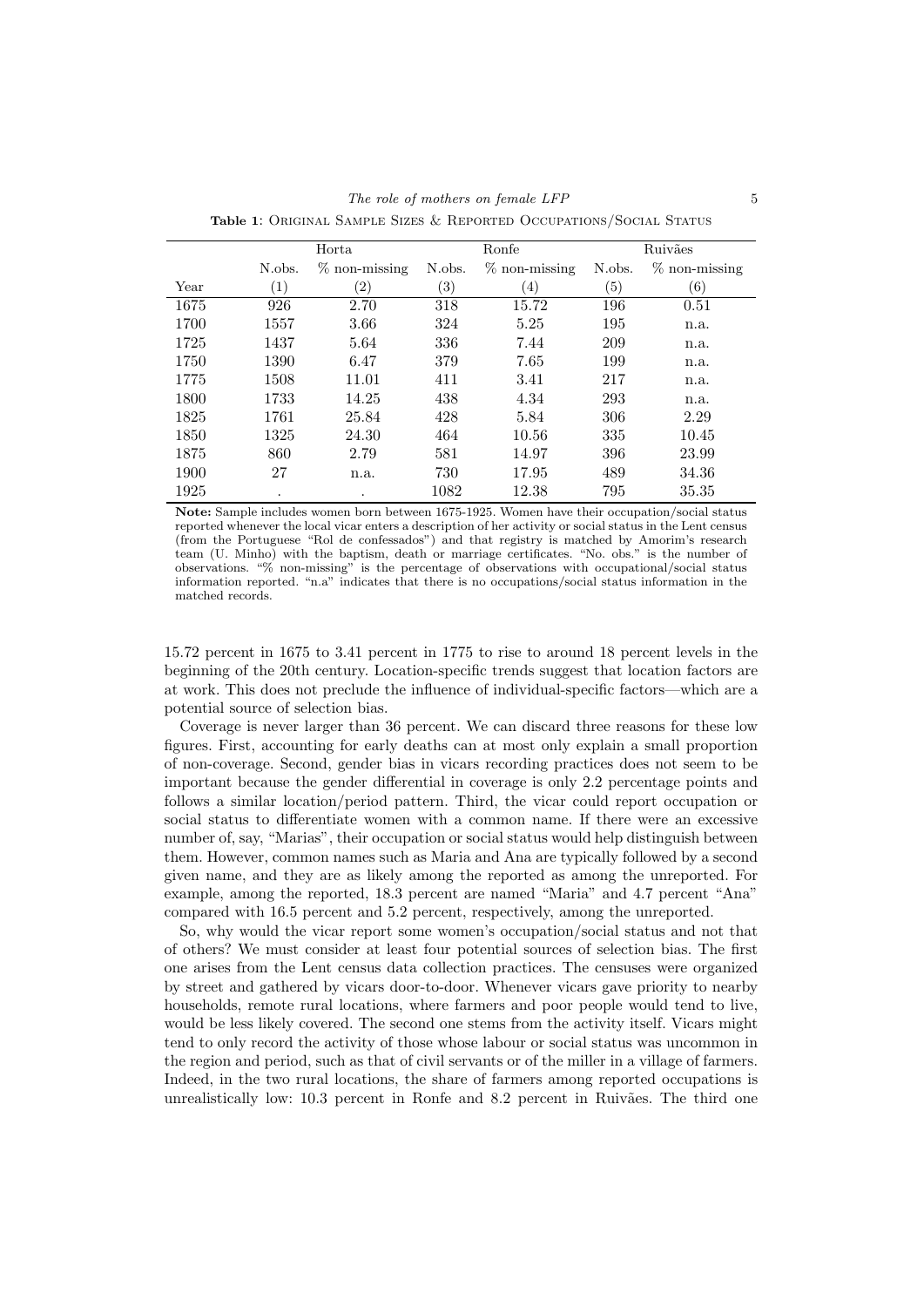originates from social status: parochial vicars are arguably more likely to register those parishioners who give large donations to the church. The fourth source of non-coverage is due to the absence of identification of the mother-daughter pair. For 31.5 percent of the daughters (5, 839 observations) the mother identification code is unknown. By construction, in all these cases the participation status of the mother is missing. There are several reasons for this identification failure. When the mother's record precedes the first currently available registries, it is illegible, or it contains coding errors, the match with the daughter's record is impossible. These problems are slightly more likely to occur the older the records are: in our working sample, 35 percent of the observations from 1675 have an unidentified mother compared with 33 percent one hundred years later and only 30 percent two hundred years later. These registry issues are not systematically related to participation decisions or to the vicar's recording practices and are thus not a likely source of selection bias in our estimates. However, there are at least two sources of non-identification of the mother that may lead to non-ignorability. The first one is illegitimacy. Annotations from the University of Minho's team suggest that at least 4 percent of all cases with an unidentified mother were orphans or illegitimate children. Historical accounts suggest that there were more cases. For example, Scott (1999) reports that in Ronfe 20.7 percent of the heads of households were single females in 1750 and 18 percent of the children baptised in 1700 were illegitimate. Illegitimate and orphans are more likely to be poor, landless, and to work for pay. The second one is the absence of the mother in the records: mothers who are not born, married, or deceased in the parish leave no personal records there and, thus, cannot be found in our dataset. This situation arises for example when, for reasons of work or marriage, a woman migrates from another location to one of our three locations and the mother remains in her original place. The raw data show that daughters with identified mothers are less likely to participate (identification of the mother correlates with the woman's participation conditional on reported,  $-0.202$  with p-value  $< 0.01$ ). Hence, this source is likely non-ignorable.

To sum up, lack of coverage, i.e. missingness, might be associated with non-random individual factors such as social status and activity choices and, thus, is likely nonignorable.

#### 2.3. Labour force participation

We construct women's occupation/social status using information from two variables from the original files: "profissão" and "título". Whereas the former reports professions, the latter reports social status—for example, a nobility title such as countess or an ecclesiastic position such as abbess. The available information on occupation/social status is not systematically classified across parochial vicars and across time. As a result, the original data include more than 500 occupations/social status categories, many of which are close substitutes for one another. To make this information tractable, we group all categories into four major classes: employee/farmer, professional/capital owner, domestic production, and unproductive.<sup>5</sup> Employee/farmer includes all paid and unqualified jobs. Professional/capital owner includes landlords, liberal professions, traders, businesswomen, the self-employed and qualified and managerial jobs. Domestic production includes observations classified as *doméstica* in Portuguese—a term that can be interpreted

5Only five women from Horta have a second profession recorded in the registry. We conservatively adopted as valid only their first profession, which in all cases was "housewife".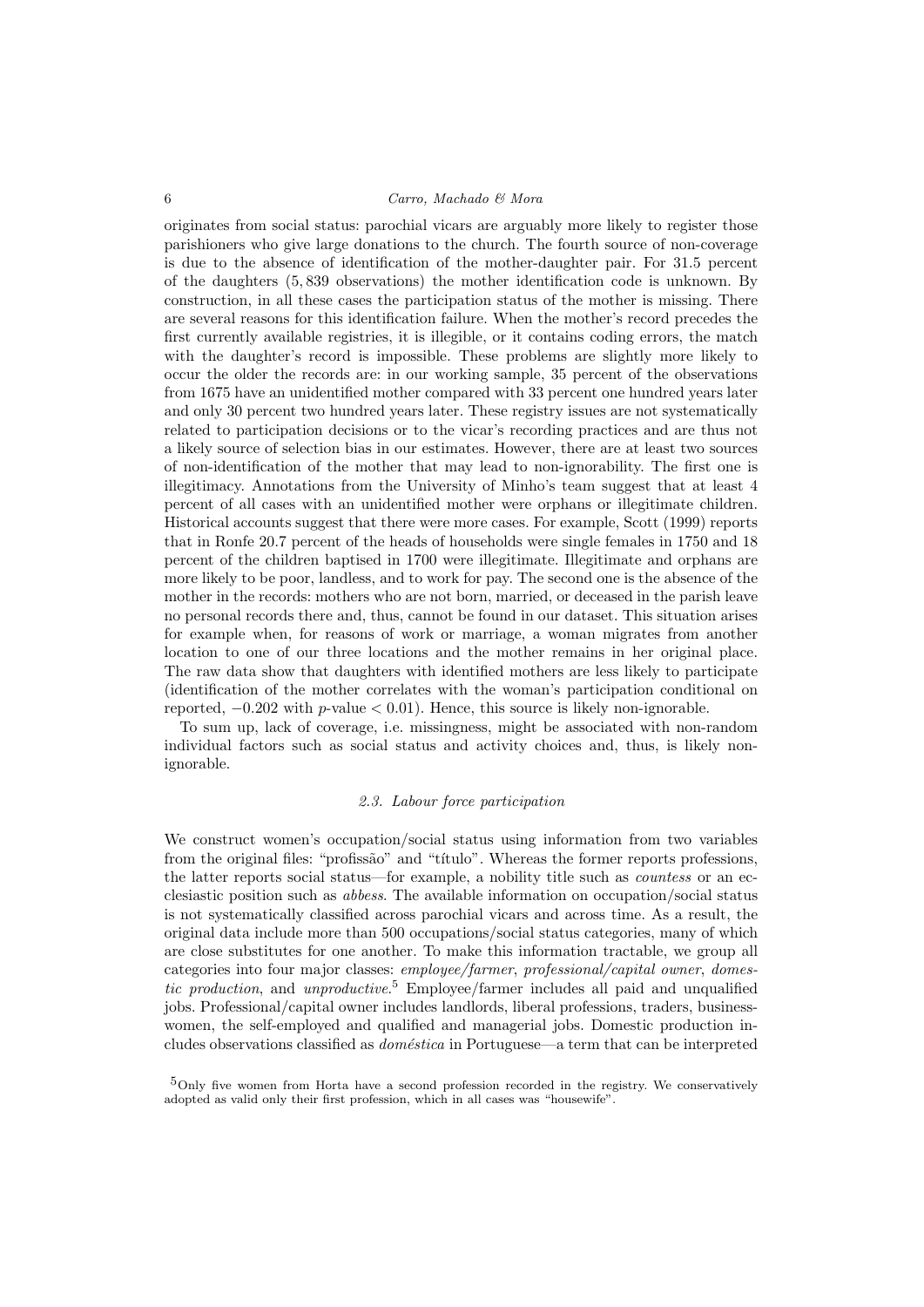as housewives—and women to whom the vicar listed as dona, a term originally used to signal upper class and gradually adopted to also signal the bourgeoisie during the 18th and 19th centuries. The unproductive category includes the indigent or those classified as "very poor", individuals registered as nobility by the vicar, and others. Based on these four major categories, we define labour force participation as being an employee/farmer or a professional/capital owner. Our definition mostly differs from the usual labour market participation measure due to the lack of precision in the vicar's registry of owners—from the Portuguese *proprietário*; whereas we correctly include as participants all small capital owners who are self-employed, such as shop owners, the term *proprietatio* also pertains to landlords who do not have any labour market involvement. As a robustness check, we also conduct our main analysis under an alternative definition of participation that excludes property owners as participants. (See footnote 11.)

Table 2: Distribution (%) of Women Across Four Major Economic Categories

|                               | Horta.        | Ronfe         | Ruivães       | Overall       |
|-------------------------------|---------------|---------------|---------------|---------------|
| <i>Employee/farmer</i>        | 6.28          | 43.62         | 41.81         | 22.72         |
| Professional/capital owner    | 9.94          | 34.83         | 7.34          | 14.94         |
| Domestic production           | 83.57<br>0.21 | 4.14<br>17.41 | 50.68<br>0.17 | 58.28<br>4.06 |
| Unproductive<br>Total         | 100           | 100           | 100           | 100           |
| Participating (as % reported) | 16.22         | 78.45         | 49.15         | 37.65         |

| Observations with Recorded Economic Activity or Social Status |  |  |  |  |  |  |
|---------------------------------------------------------------|--|--|--|--|--|--|
|---------------------------------------------------------------|--|--|--|--|--|--|

Note: The table is based on the sample of 2,584 women from Horta (1700-1850), Ronfe (1675- 1925), and Ruivães (1825-1925) who have their occupation/social status reported by the vicar. We classify women's occupation/social status using information from two variables from the original files: "profissão" and "título". Whereas the former reports professions, the latter reports social status for example, a nobility title such as countess or an ecclesiastic position such as abbess. Because the original data had so many different descriptions of professions and occupations, we aggregated them into the four categories described in this table. The last row shows the percentage of those with reported activity/social status who we consider participant in the labour force and corresponds to the sum of the proportions for employees/farmers and professional/capital owner.

In Table 2, we report the distribution of women across our four major categories by location. Distributions vary significantly across locations and may be the compound of location-specific economic factors and differentials in the incidence of missing information. In some of the locations, certain categories appear under-represented (e.g., employee/farmer in Horta), whereas others seem over-represented (e.g., professional/capital owner in Ronfe). As shown in the last row of Table 2, these disparities lead to large differences in the proportion of women participating by location.

Observed participation rates are presumably contaminated by non-random missingness. More importantly for our objective, disregarding observations with missing partici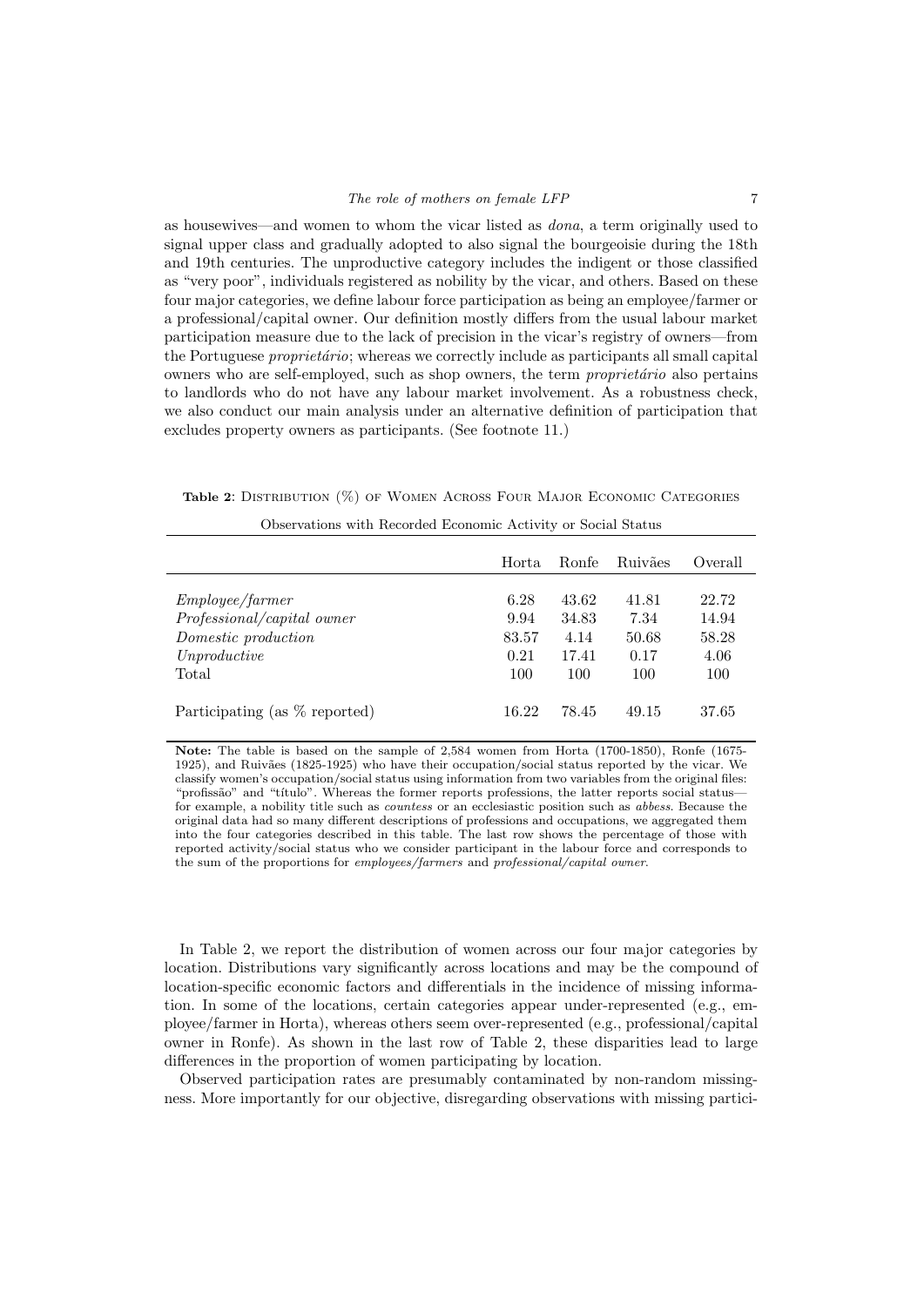pation status may bias estimates of the effect of mother's labour force participation on the daughter's probability of participation. Table 3 shows participation rates by mother participation statuses in the subsample of mother-daughter pairs for whom the participation information is available. The raw estimate for the marginal effect  $(69.72 - 7.33 = 62.39)$ percentage points) is likely biased because of non-random missingness.

|                      |                      | Mother       |          |
|----------------------|----------------------|--------------|----------|
| Daughter             | Does not participate | Participates | Total    |
| Does not participate | 544                  | 33           | 577      |
|                      | (92.67)              | (30.28)      | (82.90)  |
| Participates         | 43                   | 76           | 119      |
|                      | (7.33)               | (69.72)      | (17.10)  |
| Total                | 587                  | 109          | 696      |
|                      | (100.00)             | (100.00)     | (100.00) |

Table 3: Women Participation Frequencies by Mother's Participation Subsample of mother-daughter pairs with observable participation status

Note: The table is based on the subsample of 696 mother-daughter pairs from Horta (1700-1850), Ronfe (1675-1925), and Ruivães (1825-1925) who have their occupation/social status reported by the vicar. A woman participates if she is an employee/farmer or a professional/capital owner. Percentage values in parenthesis.

#### 2.4. External data on female labour market participation rates

We use census data on local and national female force participation rates as external sources of information to help identify the model. These census data, however, have at least three limitations. First, the first census in Portugal with information on labour market participation was taken in 1890. Second, for Ronfe and Ruivães we can only use information on the administrative regions they belong to, Guimarães and Vila Nova de Famalicão. Third, the definition of labour participation used in historical census data in Western countries has changed. The main difference is found in the concepts of "occupation" and "profession". The former concept, adopted early, classifies most women as "active" in the labour market, while the latter concept, adopted later, does not. The difference applies most notably to the case of women whose (at times irregular) work was developed in the household or the family farm/business, who would only be included in the labour force in early censuses (Goldin 1995). Thus, we should regard the rates such as the one obtained from the 1890 Census as approximations—relative to modern definitions. Reis (2005) provides a national-level estimate of the female labour market participation in 1864 that is substantially lower (19.12 percent) than the rate obtained for 1890 using census data (38.47 percent) (for a detailed account of the census data, see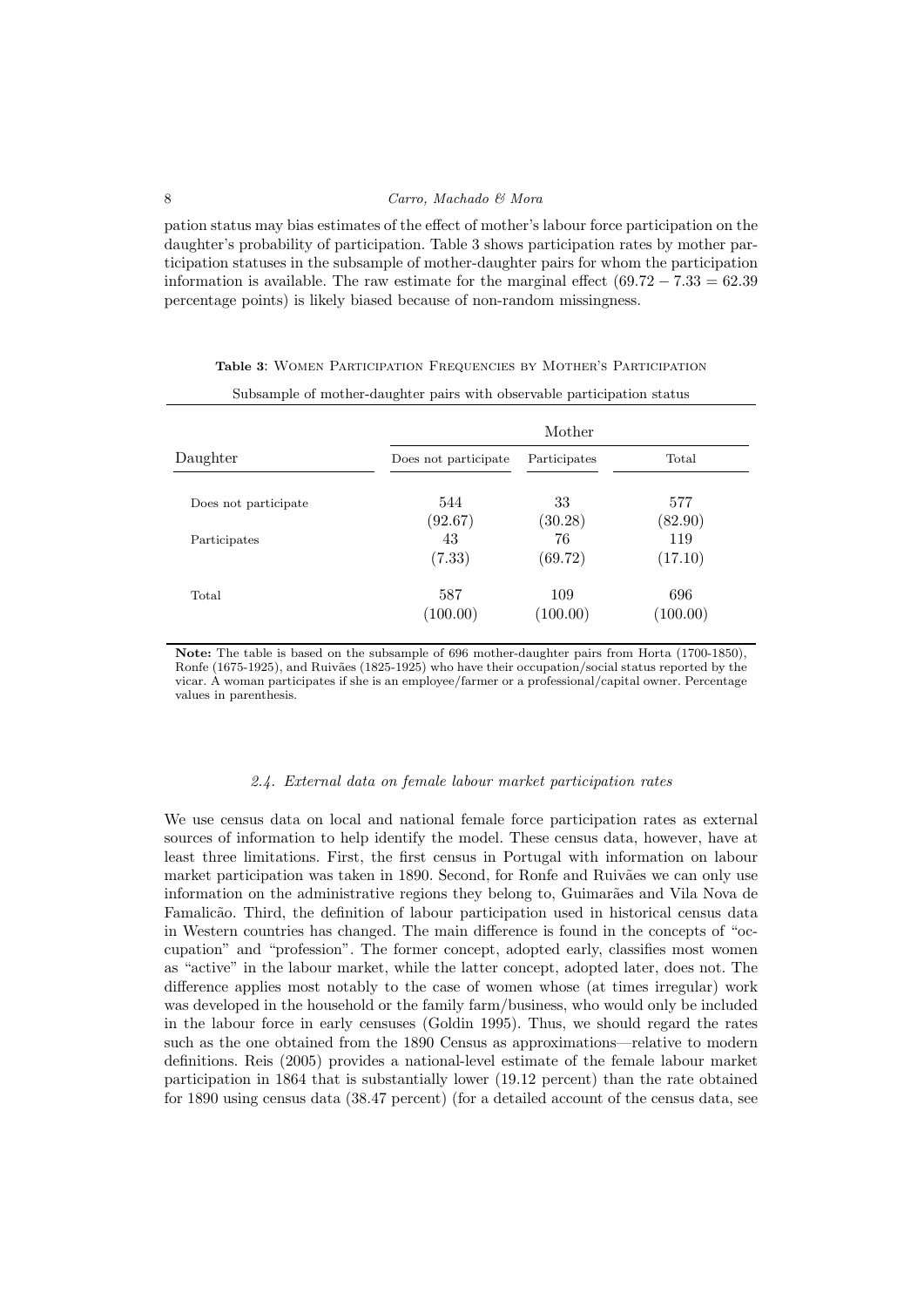Appendix B). On the other hand, it has been observed that women's work has been vastly under-reported in historical official statistics during the same period in other countries (Humphries and Sarasúa, 2012, Goldin, 1995).

For the purpose of obtaining female labour force participation rates in our three locations, we construct predictions for labour force participation rates using a log functional specification with the 1864 data from Reis (2005) and data from all censuses up to 1991 (see Appendix B). For all years since 1890, we use these predictions as our external data. For the period before 1890, we adopt a conservative approach and consider for each location three scenarios—shown in Figure 1. In the "baseline scenario", we take the values of the predictions for our three locations in 1890 as the external female participation rates. In our "low scenario", we take the smallest local participation rate for which we have information in all censuses from 1890 to 1950. Similarly, in the "high scenario", we take the largest local participation rate for which we have information in all censuses from 1890 to 1950. More specifically, for the case of Horta we use the smallest and largest prediction for the borough of Horta, while for Ronfe and Ruiv˜aes, we take the largest prediction in the region (which occurs in the borough of Vila Nova de Famalic˜ao).

Reassuringly, our locations' rank in terms of reported participation rates (see Table 3) follows those obtained from the census i.e. Ronfe, Ruivães and Horta. Both the high participation rates and the fact that women in rural settings participated more in the labour market than urban women are consistent with many historical accounts for the 17th, 18th and 19th centuries (Humphries and Sarasúa, 2012).

#### 3. THE ECONOMETRIC MODEL

### 3.1. The participation model

We model a woman's participation decision as dependent on her mother's participation. Woman i chooses either to participate in the labour market,  $y_i = 1$ , or not,  $y_i = 0$ . We assume that the discrete choice is expressed in the following linear specification:

$$
y_i = \mathbf{1} \left\{ \alpha y_i^m + x_i \beta + \epsilon_i > 0 \right\} \tag{3.1}
$$

where dummy variable  $y_i^m$  indicates the labour force participation status of the mother. Parameter  $\alpha$  captures the effect of a mother's participation status on that of her daughter. Permanent and quasi-permanent factors are sources of intergenerational persistence in participation decisions. Our aim is to assess persistence arising exclusively from the mother-daughter link and other factors that induce persistence need to be controlled for. These include not only labour market conditions, sex ratios differentials, and social multiplier effects captured by location and time dummies, but also family characteristics. Within family characteristics, we consider family size–that we proxy by an indicator of more than four siblings, *siblings*—, and the father socio-economic status. Presumably, a woman who belongs to a large family is, through a negative income effect, more likely to participate in the labour market. We control for the father socio economic status with the use of a dummy of whether the vicar records that the father is a rentier, an owner, a merchant, a high-ranking civil servant, or an officer, father SES, and a dummy for whether the vicar reports the father to be an owner, *father owner*. The father's socioeconomic status, as reported by the vicar, is important because it captures at least two sources of persistence within the family: the transmission of wealth (that likely leads to lower participation rates) and that of physical capital (that should lead to higher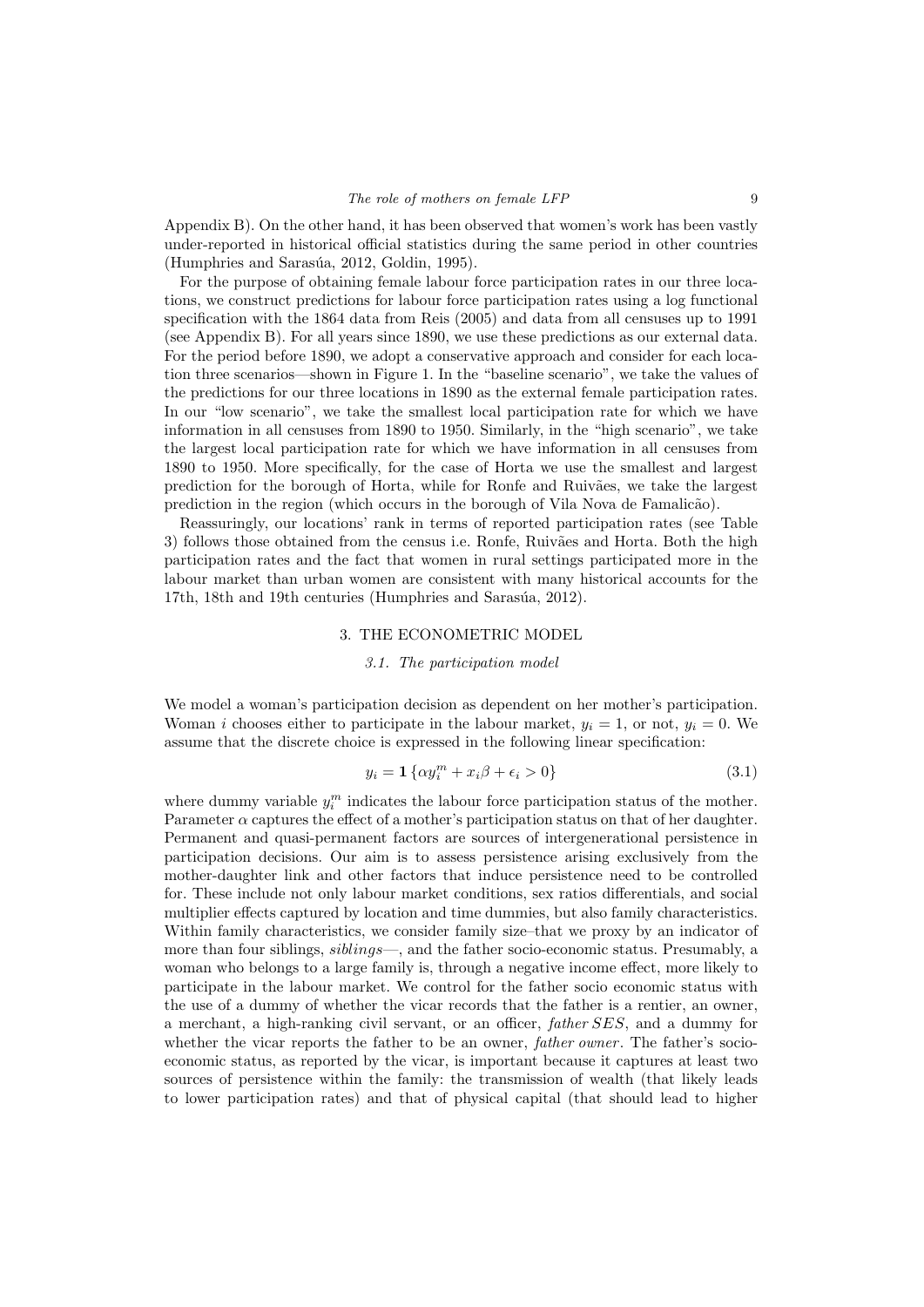

Note: Census data refers to female participations rates obtained using data from Recenseamentos Gerais da População 1864-1991 for the closest locations (i.e. the borough of Horta for Horta; the borough of Guimarães for Ronfe; the borough of Vila Nova de Famalicão for Ruivães). After 1890, "Baseline" refers to predictions of labour force participation rates for the closest locations using a log functional specification and all data available (see Appendix B). Before 1890, "Baseline" is the value of the prediction in 1890. "High Scenario" and "Low Scenario" coincide with "Baseline" after 1890. Before 1890, "Low Scenario" refers to the lowest and "High Scenario" to the largest local participation rate for which we have information in all censuses from 1890 to 1950. More specifically, for the case of Horta we use the lowest (largest) prediction for the borough of Horta, while for Ronfe and Ruivães, we take the lowest (largest) prediction in the region.

rates according to our participation measure). We include father owner with the aim to differentiate the latter effect of property transmission.

The transmission of wealth could also be reflected in migration flows. On the one hand, migrations of young women related to labour force participation decisions were likely associated to large families and low socio-economic status. On the other hand, marriages of individuals born in nearby parishes were common and marriages among wealthy families may have involved migration flows and could be related to non-participation. Hence, migration status could be an additional control for transmission of wealth. Unfortunately, place of birth—which identifies migration status—is not reported in all records. In Ronfe and Ruivães the place of birth is missing for 77.7 percent and 70.9 percent of the observations, respectively. In contrast, in Horta only 6.1 percent of observations have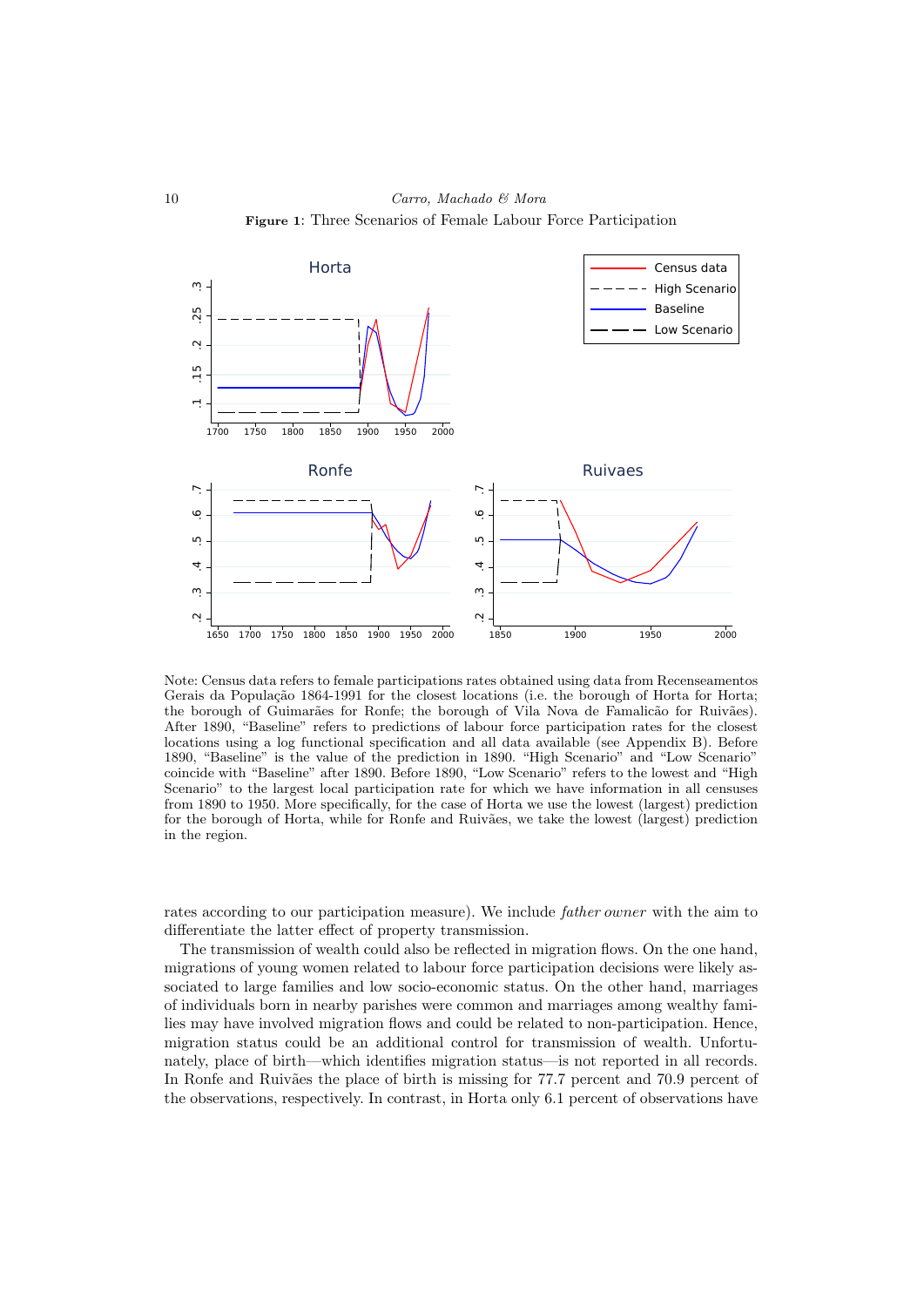this information missing. Hence, in Section 4 we discuss results controlling for migration status for the sample of Horta.

Throughout the sample period, any proxy for wealth is also a proxy for educational achievement because the Portuguese educational system remained extraordinarily elitist, with female illiteracy rates over 68 percent still in the 1930s, and formal education was only accessible to a small and privileged group (Candeias et al., 2004). Hence, the controls for wealth indirectly control for human capital.<sup>6</sup>

To summarize, in our main specification vector  $x_i$  includes location and time dummies as well as siblings, father SES, and father owner.

#### 3.2. Likelihood with missing information

Most observations have missing entries in  $\{y_i, y_i^m\}$  (86.1 percent for  $y_i$  and 87.9 percent for  $y_i^m$ ). Let us define a binary indicator  $I_i$ , which takes value 1 if the daughter's occupation or social status is reported by the vicar and available in the dataset and 0 otherwise. Similarly, let  $I_i^m$  take value 1 if the mother's occupation or social status is reported and 0 otherwise.

Missing completely at random arises when the probability of a missing observation is independent of  $y_i$ , in which case the missing observations are ignorable in the sense that their omission from estimation does not bias the results. As argued in Section 2, priests more likely recorded participation of those whose labour or social status was uncommon in the region and period. Thus, missing participation is likely related to individual characteristics and, in particular, to individual participation status. In this situation, the missing mechanism is non-ignorable.

The aim is to estimate parameter vector  $\theta \equiv {\alpha, \beta}$  where:

$$
\Pr\{y_i = v \, | \, y_i^m = w, x_i\} = F\left(v, w, x_i; \theta\right) \tag{3.2}
$$

for  $v, w \in \{0, 1\}$ . Assuming normality we have the conditional probit model:

$$
F(v, w, x_i; \theta) \equiv \begin{cases} \Phi(\alpha w + x_i \beta) & \text{if } v = 1 \\ 1 - \Phi(\alpha w + x_i \beta) & \text{otherwise} \end{cases}.
$$

The missingness mechanism and the participation process jointly define the event probability:

$$
\Pr\left\{I_i = r, I_i^m = s, y_i = v, y_i^m = w, x_i\right\} = \Pr\left\{I_i = r, I_i^m = s | y_i = v, y_i^m = w, x_i\right\} \times F\left(v, w, x; \theta\right) \times \Pr\left\{y_i^m = w, x_i\right\}.
$$
\n(3.3)

for  $r, s \in \{0, 1\}$ . For an observation with non-missing information, the joint probability of non-missingness, i.e.,  $I_i = I_i^m = 1$ , and the vector variables  $\{y_i, y_i^m, x_i\}$  is  $Pr\{I_i = I_i^m = 1, y_i = v, y_i^m = w, x_i\}$ , which is a particular case of equation (3.3).

There are three situations in which a given observation may have missing information: when the daughter's information is missing but the mother's is not, when the mother's information is missing but the daughter's is not, and when information for both the daughter and the mother is missing. This implies the following probability of observation i:

<sup>6</sup>Educational reforms initiated in 1822, 1835, and 1844 were primarily targeted at boys' education and were left incomplete and largely unimplemented (see Appendix A for literacy figures for boys and girls in 1864).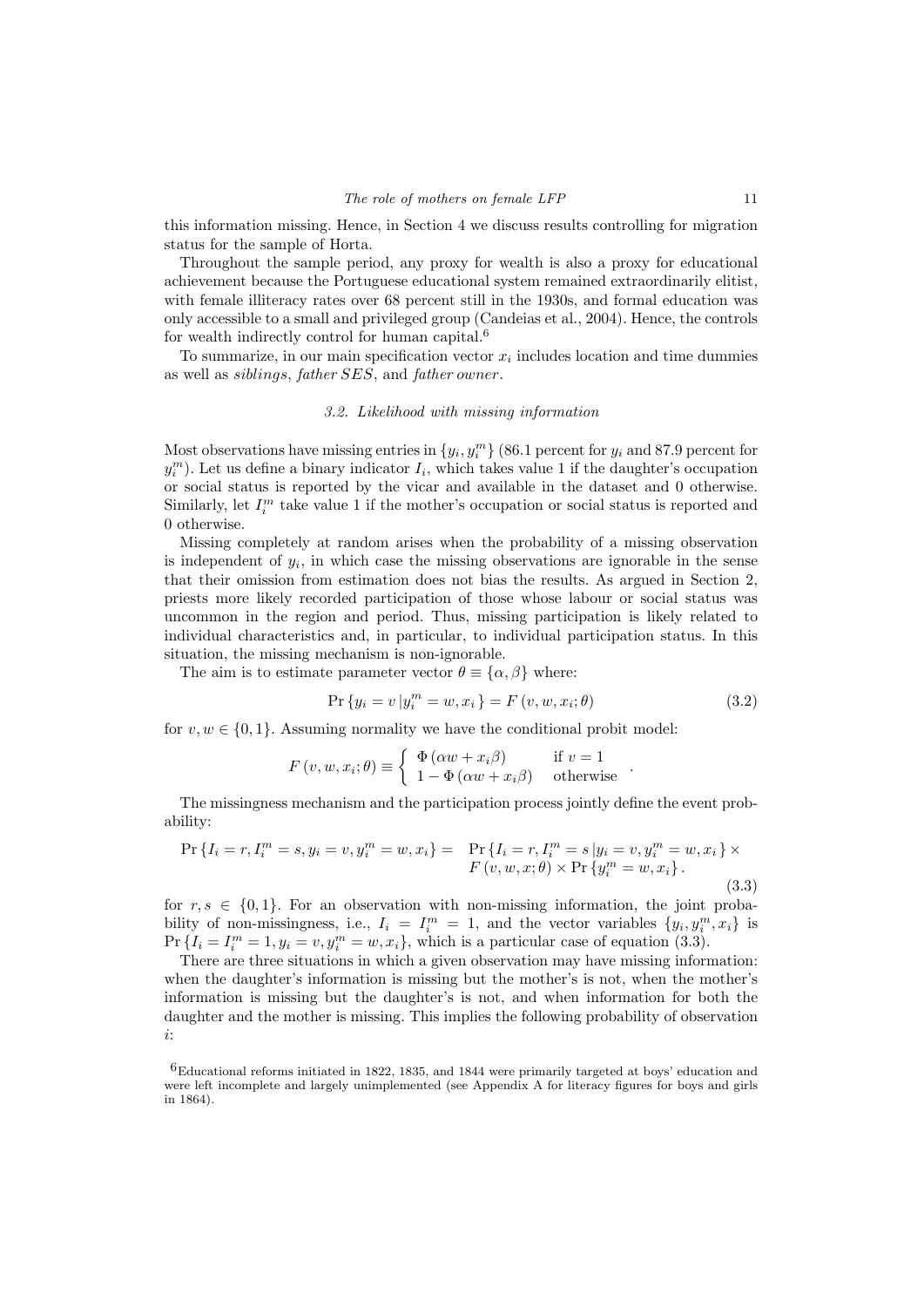$$
p_i = (Pr \{I_i = I_i^m = 1, y_i, y_i^m, x_i\})^{I_i I_i^m} \times
$$
  
\n
$$
(Pr \{I_i = 0, I_i^m = 1, y_i^m, x_i\})^{(1 - I_i) I_i^m} \times
$$
  
\n
$$
(Pr \{I_i = 1, I_i^m = 0, y_i, x_i\})^{I_i (1 - I_i^m)} \times
$$
  
\n
$$
(Pr \{I_i = I_i^m = 0, x_i\})^{(1 - I_i)(1 - I_i^m)}.
$$
\n(3.4)

Appendix C shows the expression of the different terms of  $p_i$  with probabilities given by the model in (3.3).

3.2.1. Ignorability of the Missing Process If, conditional on vector  $x_i$ , the missing mechanisms of the mother and the daughter are independent of their participation decisions, then we can simplify (3.3) to

$$
\Pr\left\{I_i = r, I_i^m = s, y_i = v, y_i^m = w, x_i\right\} = \Pr\left\{I_i = r, I_i^m = s\right\} F\left(v, w, x; \theta\right) \Pr\left\{y_i^m = w, x_i\right\}.
$$

The probability of a non-missing observation is

$$
\Pr\left\{I_i=1, I_i^m=1, y_i=v, y_i^m=w, x_i\right\} = \Pr\left\{I_i=I_i^m=1\right\} F\left(v, w, x; \theta\right) \Pr\left\{y_i^m=w, x_i\right\}
$$

and the probability conditional on the observation being non-missing is

$$
F(v, w, x_i; \theta) \times \Pr\{y_i^m = w, x_i\}.
$$
\n(3.5)

Thus,  $\theta$  can be consistently estimated by Maximum Likelihood using only the observations for which no information is missing, and the missing process is ignorable.

## 3.3. The Likelihood Approach to address non-ignorable missingness

The traditional solution to non-ignorable missingness is to perform a procedure in which the missing values are imputed (see, among others, Little and Rubin, 2002). This presumes that certain events have zero probability. In Section 4, we present estimations under the assumption that daughters (mothers) with missing participation do not participate in the labour force. This is consistent with assuming that all missing observations engage in domestic production (either as housewives or as unpaid farmers).<sup>7</sup> However, imputation procedures are ad hoc. An alternative approach is to propose a model for the missing data mechanism and jointly estimate the participation model together with the missing data generation process. In this section, we follow Ramalho and Smith (2013) and state weaker assumptions regarding the missing data mechanism to identify participation while controlling for potentially non-ignorable missing information.

Ramalho and Smith (2013) consider, as a special case, the situation in which the missingness mechanism is conditionally dependent on the outcome variable and a discrete partition of the covariates. Our empirical application calls for further adjustments to this strategy.

Vicars might have been more likely to under-report the incidence of occupations that were common, such as farmers, and more likely to record the occupations for those whose labour status was a differentiating characteristic. Hence, the chance of coverage is likely conditioned by the type of occupation of the woman. However, due to the high noncoverage rate, we don't have enough information to control for detailed occupations. We solve this problem by exploiting the information contained in the joint missing process for

<sup>7</sup>See Appendix D for details about the Imputation approach.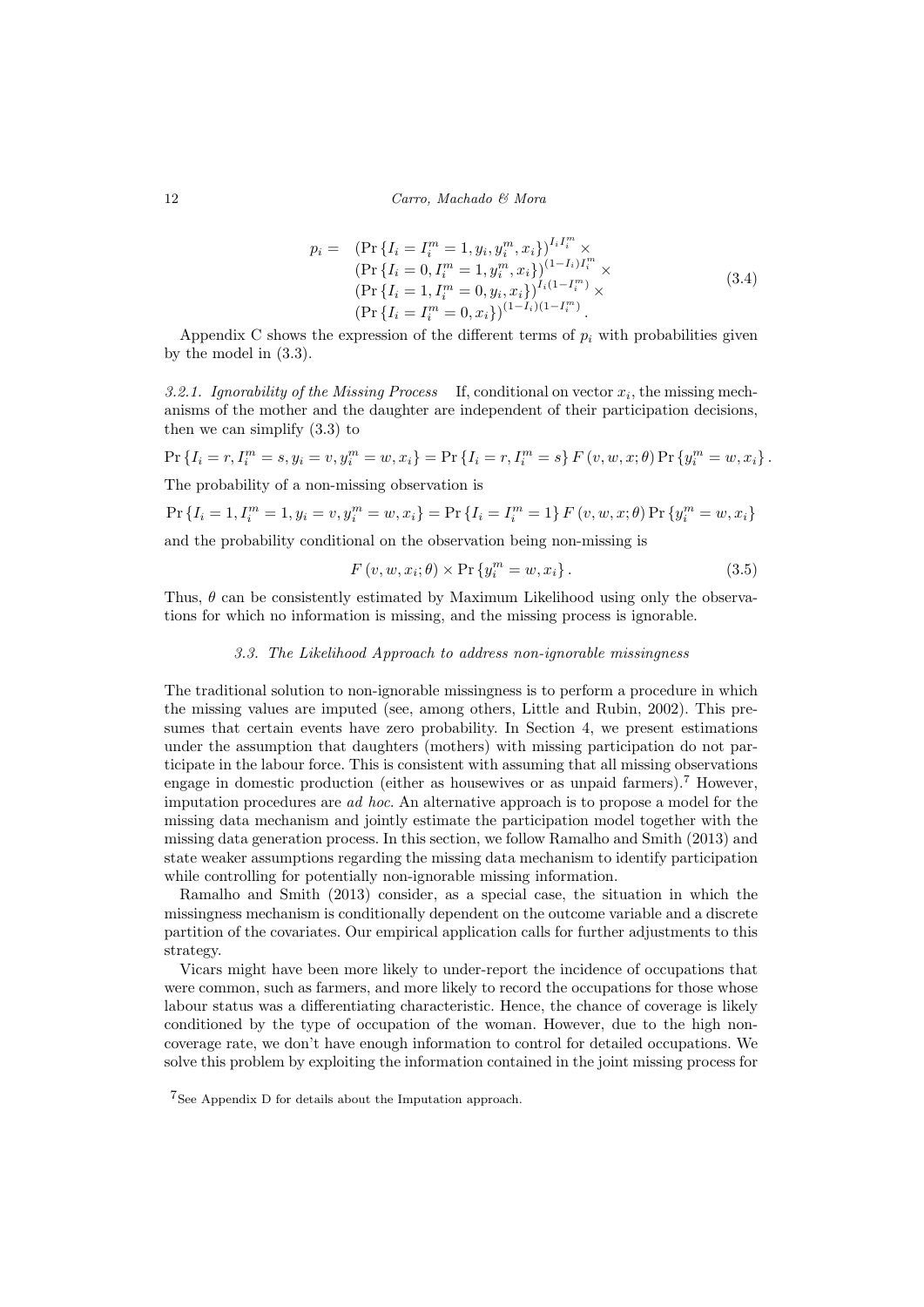mothers and daughters. As our data shows, daughters and mothers coverages correlate. Daughters of women whose occupation/social status is not reported by the vicar have a 88.4 percent chance of not being reported. Likewise, daughters of women whose status is reported have a much larger chance of having theirs also reported compared to the average daughter (31.0 percent versus 13.9 percent). By assuming that observability of the daughter's participation depends both on her participation status and on the observability of her mother, which can be interpreted as a proxy of social status, the model can capture different effects on coverage by occupation.

From equation (3.3) and without loss of generality,

$$
\Pr\left\{I_{i}, I_{i}^{m} | y_{i}, y_{i}^{m}, x_{i}\right\} = \Pr\left\{I_{i} | I_{i}^{m}, y_{i}, y_{i}^{m}, x_{i}\right\} \times \Pr\left\{I_{i}^{m} | y_{i}, y_{i}^{m}, x_{i}\right\} \tag{3.6}
$$

The previous considerations warrant the following:

Assumption 3.1. (Daughter's Response Conditional Independence, DRCI) Non-missingness in  $y_i$  is conditionally independent of  $y_i^m$  and  $x_i$ ; i.e.,

$$
\Pr\left\{I_i|I_i^m, y_i, y_i^m, x_i\right\} = \Pr\left\{I_i|I_i^m, y_i\right\}.
$$
\n(3.7)

Assumption 3.1 is not an imputation procedure because it does not replace the missing observations with any set of values. All information affecting the probability of daughter's occupation coverage is contained jointly in the daughter's occupation status and the mother's coverage. Because the mother's information is likely collected early on and through a similar process, an assumption closely related to DRCI but referring to the availability of the mother's participation decision can also be made. Note, however, that although the mother's coverage status is allowed to correlate with the daughter's by Assumption 3.1, equation (3.6) warrants a simpler assumption for the mother:

Assumption 3.2. (Mother's Response Conditional Independence, MRCI) Non-missingness in  $y_i^m$  is conditionally independent of  $y_i$ , and  $x_i$ ; i.e.,

$$
\Pr\left\{I_i^m \, | y_i, y_i^m, x_i\right\} = \Pr\left\{I_i^m \, | y_i^m\right\}.
$$
\n(3.8)

Given the values of  $y_i$  and  $I_i^m$   $(y_i^m)$ , Assumptions 3.1 and 3.2 state that the missing process is independent of the covariates. This implies, for example, that vicars of any place and location in our sample use the same criteria to decide whether to report or not the labour status of women. This restriction is mitigated because Assumption 3.1 allows for the missing processes for daughter and mother to be related. In this way, the correlation of daughters and mothers coverages may be due to common unobservable factors affecting the vicars' decisions.<sup>8</sup> An important implication of Assumptions 3.1 and 3.2 is that covariates such as father owner affect the probability that the vicar reports the information only through their effects on  $y_i$  and  $y_i^m$ . Indeed, it is precisely through this implied correlation between controls and vicars' reporting decisions that the parameter of interest  $\alpha$  is identified.

<sup>8</sup>In Section 5 we present Monte Carlo simulation results using ML estimates of the model. We successfully replicate the average missing and participation status patterns from the data. In contrast, if we assume that the missing status of the daughter is independent from that of the mother, then we are not able to replicate the patterns in the data.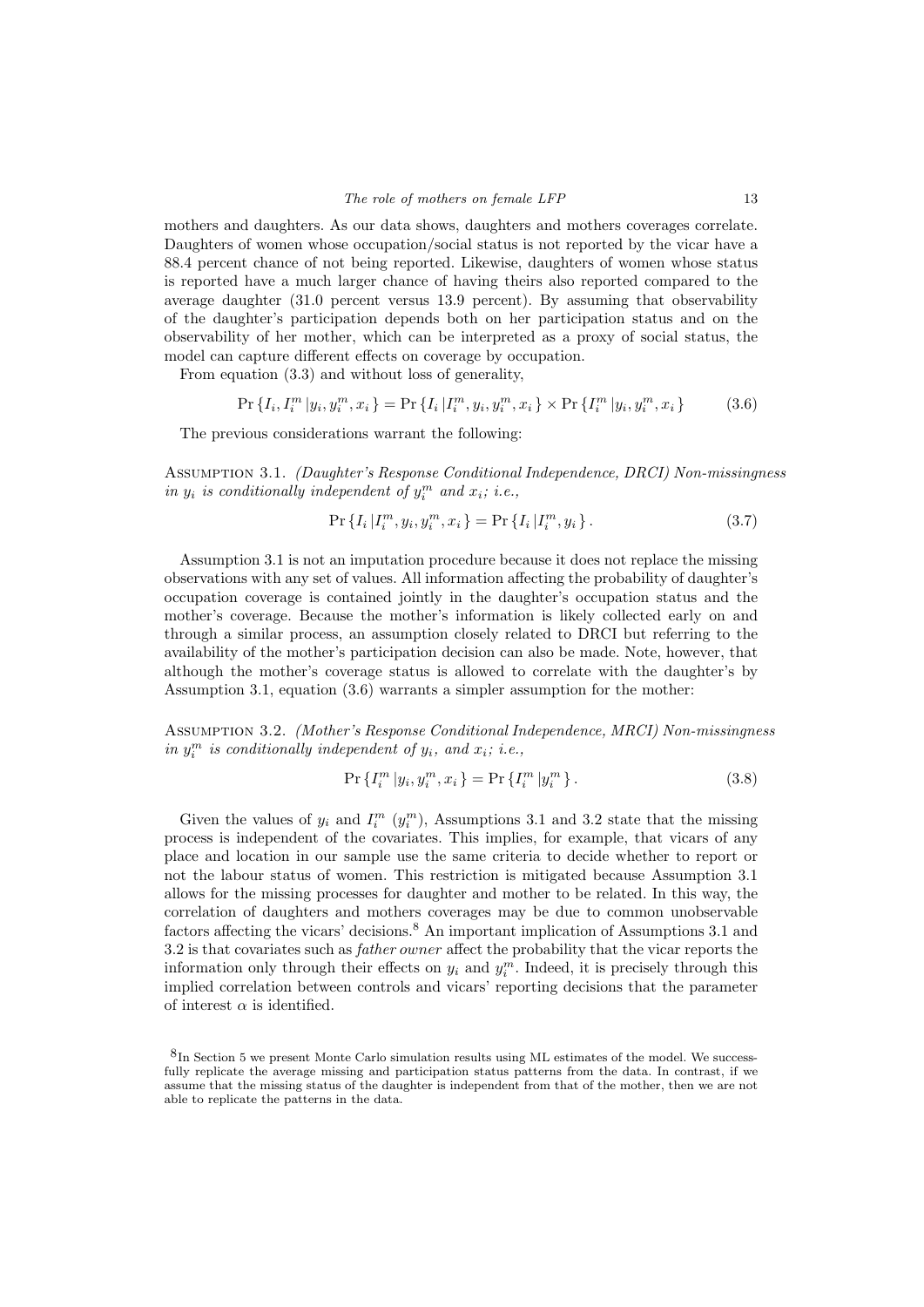From now on, we are going to present the model assuming that control vector  $x_i$  is a vector of discrete variables, which is the case in our data.<sup>9</sup>

Assumptions 3.1-3.2 are sufficient conditions to identify the parameter vector  $\theta$ . Let  $H_{rsv} \equiv \Pr \{ I_i = r, I_i^m = s, y_i = v \}$  and  $H_{sw}^m \equiv \Pr \{ I_i^m = s, y_i^m = w \}$  with  $r, s, v$ , and  $w \in$  $\{0,1\}$ . Furthermore, the unconditional probabilities of the discrete variables  $y_i$ ,  $y_i^m$  are denoted  $Pr\{y_i = v\} = \Pi_v$  and  $Pr\{y_i^m = w\} = \Pi_w^m$ , respectively. Finally  $\Pi_{w,x}$  $Pr\{y_i^m = w, x_i\}$ , where the number of parameters in  $\Pi_{w,x}$  is given by the number of different value combinations of variables  $y_i^m$  and  $x_i$  that are observed in the data. Assumptions 3.1-3.2 imply that:

$$
\Pr\left\{I_i = I_i^m = 1, y_i = y_i^m = 1, x_i = x\right\} = \left(\frac{H_{111}}{\Pi_{11}}\right) \left(\frac{H_{11}^m}{\Pi_{11}^m}\right) F\left\{1, 1, x; \theta\right\} \Pi_{1,x},\tag{3.9}
$$

where  $\Pi_{11} = \Pr \{I_i^m = 1, y_i = 1\}$  and  $\Pi_{1,x}$  is the parameter of the matrix  $\Pi_{w,x}$  that corresponds to the specific combination of values of variables  $(y_i^m, x_i) = (1, x)$ .

Consider the case in which only the daughter's information is missing. The joint probability for  $\{I_i = 0, I_i^m = 1, y_i^m = 1, x_i = x\}$ , which corresponds to the second term in equation  $(3.4)$ , is:

$$
\Pr\left\{I_i = 0, I_i^m = 1, y_i^m = 1, x_i = x\right\} = \left\{\Pr\left\{I_i = 0, I_i^m = 1, y_i = 1, y_i^m = 1, x_i\right\}\right.\n\left. + \Pr\left\{I_i = 0, I_i^m = 1, y_i = 0, y_i^m = 1, x_i\right\}\right\}\n= \left(\frac{H_{011}}{\Pi_{11}}\right) \left(\frac{H_{11}^m}{\Pi_{11}^m}\right) F\left\{1, 1, x_i; \theta\right\} \Pi_{1, x_i} + \left(\frac{H_{010}}{\Pi_{10}}\right) \left(\frac{H_{11}^m}{\Pi_{11}^m}\right) F\left\{0, 1, x_i; \theta\right\} \Pi_{1, x_i}\n\right.\n\tag{3.10}
$$

Following a similar argument, the joint probability of an observation in which the daughter participates and the mother's participation decision is missing is:

$$
\Pr\left\{I_i = 1, I_i^m = 0, y_i = 1, x_i\right\} = \left(\frac{H_{101}}{\Pi_{01}}\right) \left(\frac{H_{01}^m}{\Pi_{11}^m}\right) F\left\{1, 1, x_i; \theta\right\} \Pi_{1, x_i} + \left(\frac{H_{101}}{\Pi_{01}}\right) \left(\frac{H_{00}^m}{\Pi_{01}^m}\right) F\left\{1, 0, x_i; \theta\right\} \Pi_{0, x_i}.
$$
\n(3.11)

The joint probability of an observation in which both participation decisions are missing is:

$$
\Pr\left\{I_{i}=0,I_{i}^{m}=0,x_{i}\right\} = \begin{pmatrix} \frac{H_{001}}{\Pi_{01}} \\ \frac{H_{001}}{\Pi_{01}} \end{pmatrix} \begin{pmatrix} \frac{H_{01}^{m}}{\Pi_{1}^{m}} \\ \frac{H_{000}}{\Pi_{10}} \end{pmatrix} F\left\{1,1,x_{i};\theta\right\} \Pi_{1,x_{i}} + \begin{pmatrix} \frac{H_{000}}{\Pi_{00}} \\ \frac{H_{001}}{\Pi_{01}} \end{pmatrix} \begin{pmatrix} \frac{H_{01}^{m}}{\Pi_{1}^{m}} \\ \frac{H_{001}^{m}}{\Pi_{01}} \end{pmatrix} F\left\{0,1,x_{i};\theta\right\} \Pi_{1,x_{i}} + \begin{pmatrix} \frac{H_{000}}{\Pi_{01}} \\ \frac{H_{000}}{\Pi_{00}} \end{pmatrix} \begin{pmatrix} \frac{H_{00}^{m}}{\Pi_{0}^{m}} \\ \frac{H_{00}^{m}}{\Pi_{01}} \end{pmatrix} F\left\{0,0,x_{i};\theta\right\} \Pi_{0,x_{i}}.
$$
\n(3.12)

Thus, equation (3.4) simply becomes:

<sup>9</sup>It is not difficult to allow for continuous variables in  $x_i$ , although additional assumptions for  $Pr\{y_i^m = w, x_i\}$  would be required.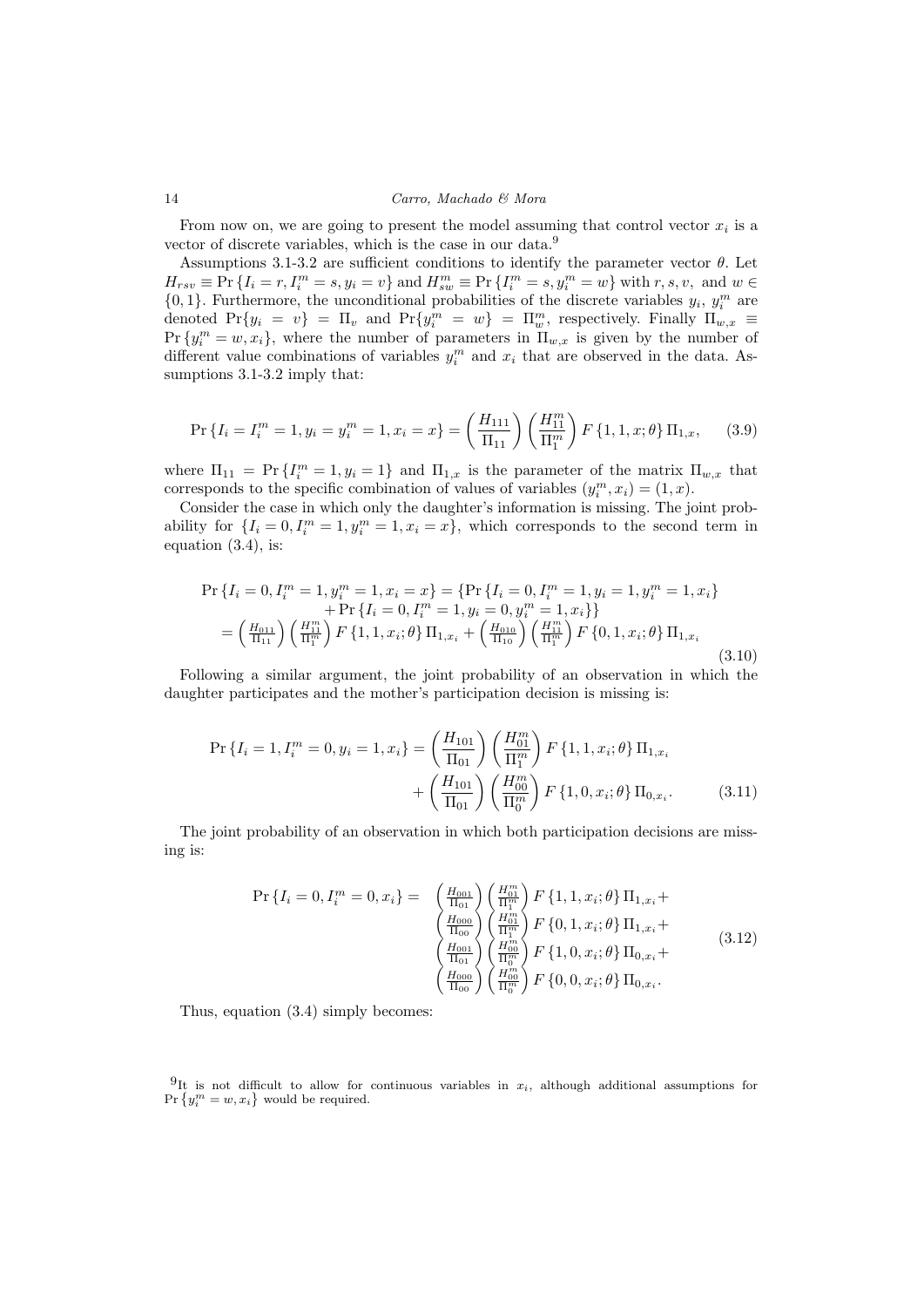$$
p_{i} = \left( \left( \frac{H_{11y_{i}}}{\Pi_{1y_{i}}} \right) \left( \frac{H_{1y_{i}}^{m}}{\Pi_{y_{i}}^{m}} \right) F \left\{ y_{i}, y_{i}^{m}, x_{i}; \theta \right\} \Pi_{y_{i}^{m}, x_{i}} \right)^{I_{i} I_{i}^{m}} \times \n\left( \sum_{v \in \{0,1\}} \left( \frac{H_{01v}}{\Pi_{1v}} \right) \left( \frac{H_{1y_{i}}^{m}}{\Pi_{y_{i}}^{m}} \right) F \left\{ v, y_{i}^{m}, x_{i}; \theta \right\} \Pi_{y_{i}^{m}, x_{i}} \right)^{(1-I_{i})I_{i}^{m}} \times \n\left( \sum_{w \in \{0,1\}} \left( \frac{H_{10y_{i}}}{\Pi_{0y_{i}}} \right) \left( \frac{H_{1y_{i}}^{m}}{\Pi_{w}^{m}} \right) F \left\{ y_{i}, w, x_{i}; \theta \right\} \Pi_{w, x_{i}} \right)^{I_{i}(1-I_{i}^{m})} \times \n\left( \sum_{v, w \in \{0,1\}} \left( \frac{H_{00v}}{\Pi_{0v}} \right) \left( \frac{H_{0w}^{m}}{\Pi_{w}^{m}} \right) F \left\{ v, w, x_{i}; \theta \right\} \Pi_{w, x_{i}} \right)^{(1-I_{i})(1-I_{i}^{m})}.
$$
\n(3.13)

A clarification concerning our notation is perhaps in order. The meaning of subscript i in a given variable is that the function is to be evaluated at the value of the variable at observation *i*. For example,  $F\{y_i, w, x_i; \theta\}$  in the third row of (3.13) should be evaluated at the value that variables  $y$  and  $x$  have at observation  $i$  and a running value  $w$  over the two potential values  $\{0,1\}$  for  $y_i^m$ . In contrast, whenever the subscript i is used in parameters, it indicates that the relevant parameter is that which corresponds to the value at that observation. For example, if for observation  $i$   $y_i^m = a$  and  $x_i = b$ , then  $\Pi_{y_i^m, x_i} \equiv \Pr\{y_i^m = a, x_i = b\}.$ 

The vector of parameters includes, in addition to  $\theta$ , the probabilities  $\{H_{rsv}\}\$ , for  $r, s, v \in \{0, 1\}, \{H_{sw}^m\},\$  for  $s, w \in \{0, 1\},\$  and  $\{\Pi_{w,x}\}\$ , which has as many parameters as the combinations of the values of  $y_i^m$  and  $x_i$  in the data. Equation (3.13) represents the likelihood  $\mathcal{L}_i$  for any given observation i as a function of the expanded parameter vector  $\{\theta, \{H_{rsv}\}, \{H_{sw}^m\}, \{\Pi_{w,x}\}\}\$ . The log-likelihood function results from the sum of the log of  $\mathcal{L}_i$ ,  $\log(\mathcal{L}) = \sum_{i=1}^N \log(\mathcal{L}_i)$ , subject to the following constraints:

$$
\sum_{r,s,v} H_{rsv} = 1\tag{3.14}
$$

$$
\sum_{s,w} H_{sw}^m = 1\tag{3.15}
$$

$$
\sum_{r,v} H_{r,s,v} = \sum_{w} H_{sw}^m \text{ for } s = 0,1
$$
\n(3.16)

$$
\sum_{w,x} \Pi_{w,x} = 1 \tag{3.17}
$$

$$
\Pi_v = \sum_{w,x} F\{v, w, x; \theta\} \Pi_{w,x} \text{ for } v = 0, 1
$$
\n(3.18)

$$
\Pi_v = \sum_{r,s} H_{rsv} \text{ for } v = 0, 1 \tag{3.19}
$$

$$
\Pi_w^m = \sum_s H_{sw}^m \text{ for } w = 0, 1 \tag{3.20}
$$

$$
\Pi_w^m = \sum_x \Pi_{w,x} \text{ for } w = 0, 1 \tag{3.21}
$$

Maximum Likelihood estimation will yield consistent and asymptotically efficient estimates of  $\theta$ . One of the difficulties associated with this model is that the vector of parameters  $\Pi_{w,x}$  grows in the number of different value combinations of variables  $y_i^m$ and  $x_i$  that are observed in the data. In our application, we may reduce the number of parameters by introducing additional restrictions. In particular, if we decompose vector x into location and time dummies,  $x_1$ , and siblings, father SES, and father owner,  $x_2$ , we have without loss of generality: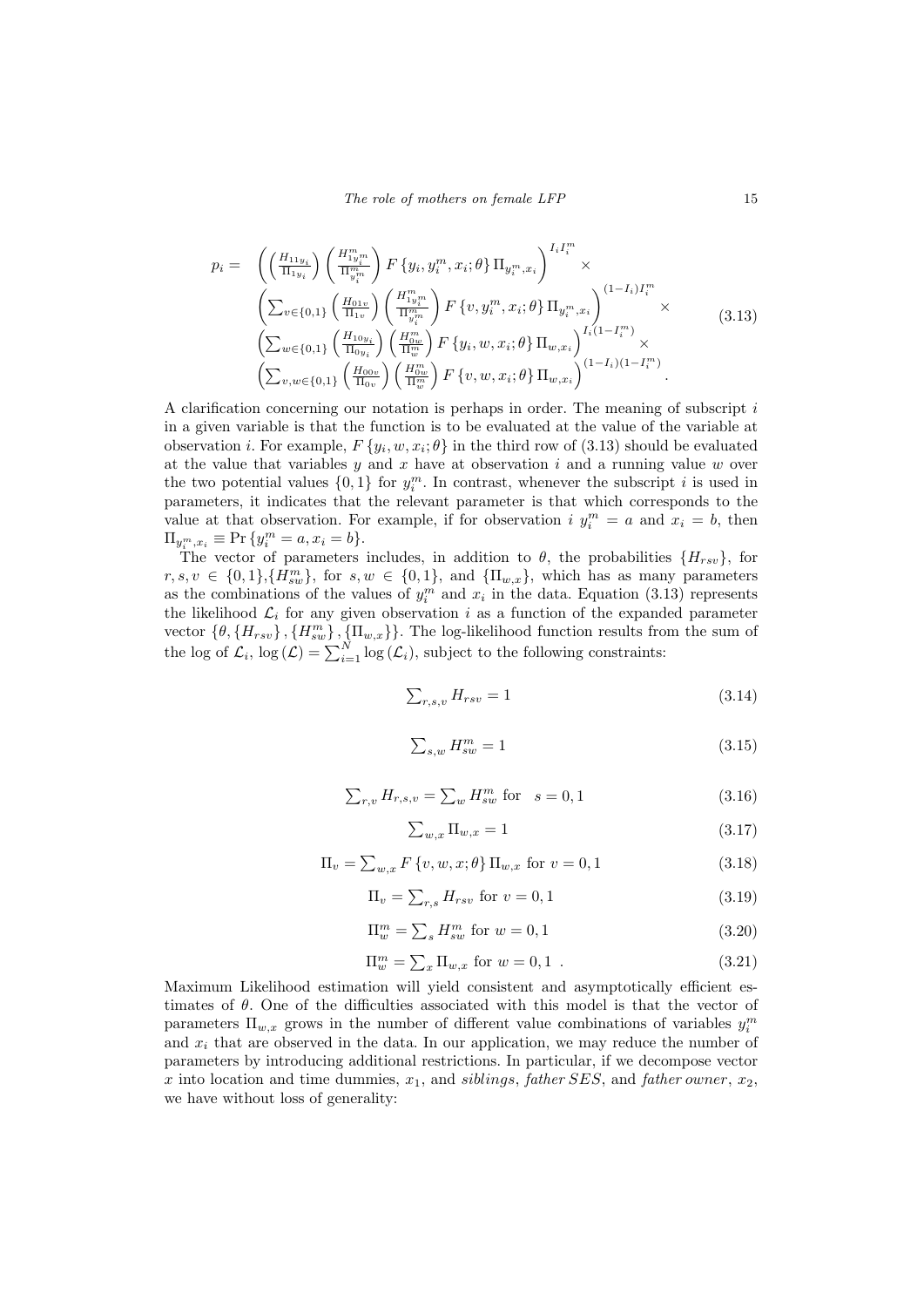$$
\Pi_{w,x} = \Pi_{x_2|w,x_1} \Pi_{w|x_1} \Pi_{x_1}
$$

For our specific case, to reduce the number of parameters we assume that the distribution of  $x_2$  depends only on the location and time dummies and not on the mother's working status:

## $\Pi_{w,x} = \Pi_{x_2|x_1} \Pi_{w|x_1} \Pi_{x_1}.$

Finally, we also assume that  $\Pi_v = \Pi_v^m$  for  $v = 0, 1$ . Although the model is identified, a very large proportion of missing observations likely affects the concavity of the likelihood function, impairing identification of the parameters of the participation process. To improve sample identification, external information that provides direct values for  $\Pi_{w|x_1}$  can be plugged into the likelihood function resulting in a reduction of the set of parameters (Imbens and Lancaster, 1994). In addition, we use this external information and estimates for  $\Pi_{x_2|x_1}$  and  $\Pi_{x_1}$  to construct  $\Pi_1^m = \Pi_1$  (i.e., the unconditional probability of participation) which, in conjunction with equation (3.18), simplifies the likelihood function and allows the identification of the constant  $\beta_0$  in Equation (3.2).

As discussed in Section 2.4, we consider three alternative scenarios for female participation rates: baseline, low and high (see also Figure 1). We refer to this approach in addressing non-ignorable missing observations as the Likelihood Approach.

## 4. MAIN RESULTS

In Table 4 we present results under three major strategies to estimate equation (3.1). First, we assume Ignorability and present, in the first column, estimates using the sample obtained after dropping missing observations. Second, we use the sample obtained after imputing non-activity to missing values on both mother's and daughter's participation status. The mother is not identified for 5,839 women, or 31.5 percent of our sample. Mothers may not be identified when the mother's record precedes the first currently available registries, when there are coding errors, when the daughter is an illegitimate child, or when she or her mother change residency. Because we cannot rule out some sample selection due to these reasons, we consider here two approaches under Imputation. In the column labelled "Imputation A" we show results using the sample with identified mothers and impute as non-participation all missing values. In column "Imputation B" we additionally impute non-participation for the missing values when the mother's record is not identified within the sample. Third, we present results using the Likelihood Approach developed in the previous section for the three alternative scenarios described in Section 2.4.

In all but one of the estimations (Imputation B) we find a positive and statistically significant estimate of the parameter associated to the mother's participation status parameter  $\alpha$  in equation (3.1)—and of the corresponding average marginal effect (AME), i.e. the average change in the probability of participation when the mother participation status changes from no-participation to participation. Comparing the AME from column "Ignorability" in Table 4 with the raw marginal effect obtained using the ratios computed from the information in Table 3, we observe a drop from 62.4 to 11.5 percentage points. This drop occurs because in the raw estimate we do not control for additional factors and in the probit estimate approximately 18 percent of the observed 696 cases are discarded because they predict the outcomes with probability one. Similarly, for Imputation A and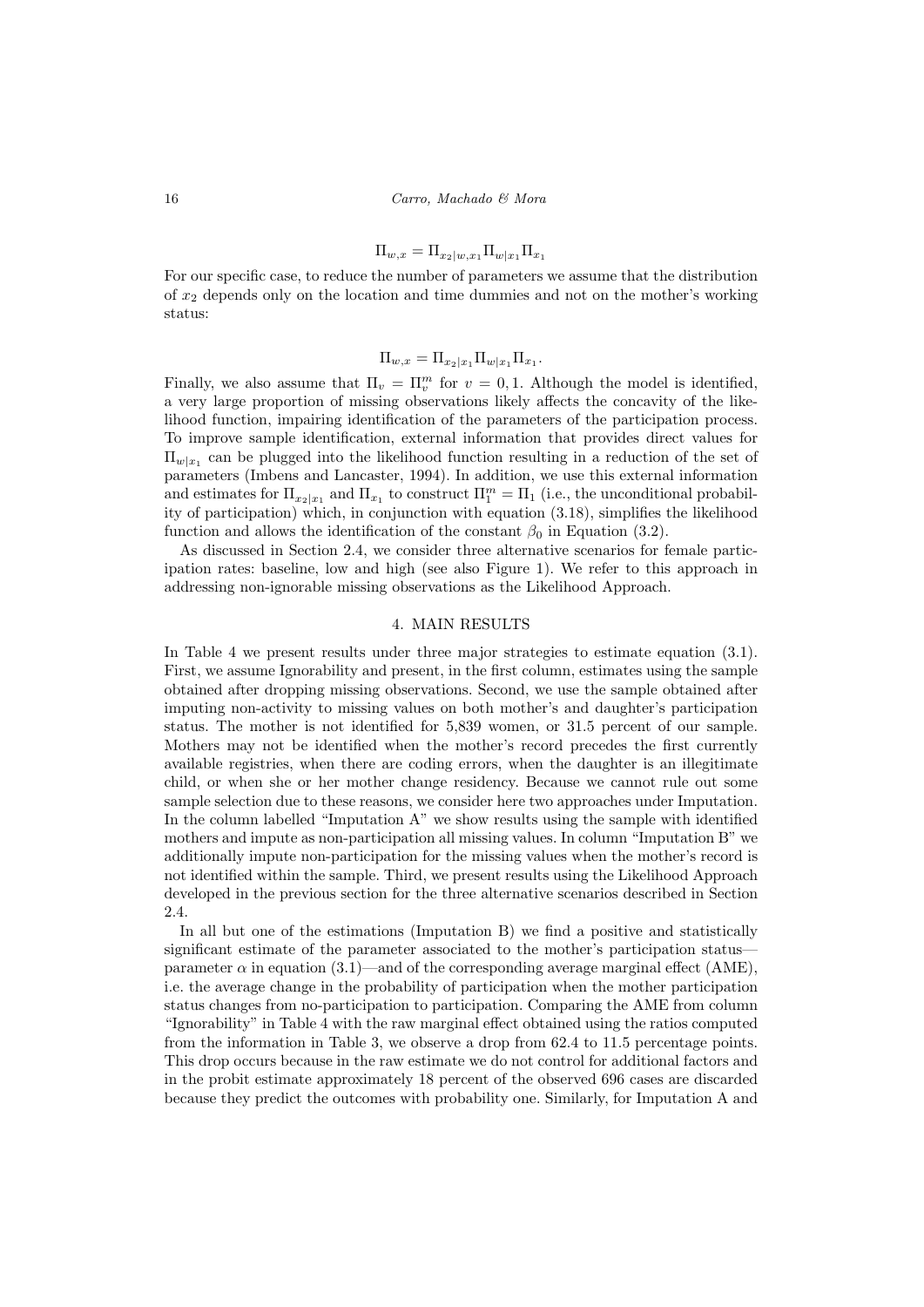| The role of mothers on female LFP       | 17 |
|-----------------------------------------|----|
| <b>Table 4: MAIN RESULTS</b>            |    |
| ESTIMATES, AMES, AND IGNORABILITY TESTS |    |

|                                                       | Ignorability         | Imputation |             | Likelihood Approach |            |             |  |  |
|-------------------------------------------------------|----------------------|------------|-------------|---------------------|------------|-------------|--|--|
|                                                       |                      | А          | B           | baseline            | high       | low         |  |  |
| $y^M$                                                 | $0.743***$           | $0.303***$ | $-0.082$    | $1.224***$          | $1.128***$ | $1.338***$  |  |  |
|                                                       | (0.227)              | (0.074)    | (0.066)     | (0.119)             | (0.120)    | (0.115)     |  |  |
| siblings                                              | $0.303*$             | 0.040      | $-0.410***$ | $0.697***$          | $0.718***$ | $0.663***$  |  |  |
|                                                       | (0.167)              | (0.051)    | (0.043)     | (0.074)             | (0.075)    | (0.075)     |  |  |
| father SES                                            | $-0.118$             | 0.119      | 0.154       | $-0.325**$          | $-0.167$   | $-0.381***$ |  |  |
|                                                       | (0.220)              | (0.125)    | (0.122)     | (0.147)             | (0.147)    | (0.145)     |  |  |
| $\emph{father owner}$                                 | 0.323                | $-0.054$   | $-0.113$    | $0.387***$          | $-0.031$   | $0.652***$  |  |  |
|                                                       | (0.341)              | (0.173)    | (0.165)     | (0.109)             | (0.093)    | (0.115)     |  |  |
| AME                                                   | $0.115***$           | $0.019***$ | $-0.008$    | $0.268***$          | $0.256***$ | $0.263***$  |  |  |
|                                                       | (0.035)              | (0.005)    | (0.006)     | (0.033)             | (0.035)    | (0.029)     |  |  |
|                                                       |                      |            |             |                     |            |             |  |  |
| $\widehat{\Pi}_1 = \widehat{\Pr} \{y = 1\}$           |                      |            |             | 0.288               | 0.369      | 0.213       |  |  |
| $\widehat{\Pr} \left\{ I^m = 1 \,   y^m = 0 \right\}$ |                      |            |             | 0.098               | 0.110      | 0.088       |  |  |
| $\widehat{\Pr} \{ I^m = 1   y^m = 1 \}$               |                      |            |             | 0.181               | 0.141      | 0.248       |  |  |
| $\widehat{\Pr} \{ I = 1   I^m = 0, y = 0 \}$          |                      |            |             | 0.103               | 0.105      | 0.101       |  |  |
| $\widehat{\Pr} \{ I = 1   I^m = 0, y = 1 \}$          |                      |            |             | 0.136               | 0.132      | 0.142       |  |  |
| $\widehat{\Pr} \{ I = 1   I^m = 1, y = 0 \}$          | $\ddot{\phantom{a}}$ |            |             | 0.703               | 0.689      | 0.713       |  |  |
| $Pr\{I=1 I^m=1,y=1\}$                                 |                      |            |             | 0.083               | 0.084      | 0.083       |  |  |
|                                                       |                      |            |             |                     |            |             |  |  |
| Ignorability test                                     |                      |            |             | 108280.97           | 90353.74   | 121734.54   |  |  |
|                                                       |                      |            |             | [0.000]             | [0.000]    | [0.000]     |  |  |
|                                                       |                      |            |             |                     |            |             |  |  |
| $\bar{y}$                                             | 0.209                | 0.032      | 0.053       | 0.377               | 0.377      | 0.377       |  |  |
| No. obs.                                              | 570                  | 12684      | 18523       | 18523               | 18523      | 18523       |  |  |

Note: Standard errors are in parenthesis and p−values in brackets. The dependent variable is the daughter's participation decision. Dummy  $y^m$  indicates the mother's participation status. See Section 3.1 for definitions of remaining controls. All models include quarter-century dummies and a location dummy for Horta. The results are based on the sample from Horta (1700-1850), Ronfe (1675-1925), and Ruivães (1825-1925). "Ignorability" reports results dropping observations with missing participation status of either mothers or daughters. "Imputation" displays results after imputing non-participation to all missing values. In "Imputation A" our sample is restricted to those women whose records are successfully linked with those of their mothers. In "Imputation B" we include all women. "Likelihood Approach" reports ML estimates for the model in Section 3.3. The three scenarios only differ in participation rates for periods before 1890. In the baseline scenario external participation rates before 1890 take the value of the 1890 predictions using census data. In the low (high) scenario, we use as external information for the period before 1890 the smallest (largest) local participation rate for which we have information in all censuses from 1890 to 1950 (see Figure 1). "AME" refers to the estimated average marginal effect, i.e. the sample average change in the estimated probability of participation when the mother participation status changes from no-participation to participation.  $\widehat{\Pi}_1$  is the estimated unconditional probability of participation. Pr's are estimates of the conditional probabilities of missing values. "Ignorability test" is the Wald statistic for the null that probabilities  $\Pr\left\{I_i = 1 \big| I_i^m, y_i\right\}$  and  $\Pr\left\{I_i^m = 1 \big| y_i^m \right\}$  do not vary with y,  $y^m$ , and  $I^m$ .  $\bar{y}$  is the sample average of the dependent variable.

B estimates, the AME drops from 5.2 to 1.9 and from 2.9 to −0.8 percentage points, respectively. Following the patterns found in the raw data (Table 3 and Appendix D), AMEs under Ignorability are larger than under Imputation.

The size of the AME using the Likelihood Approach is almost invariant by scenario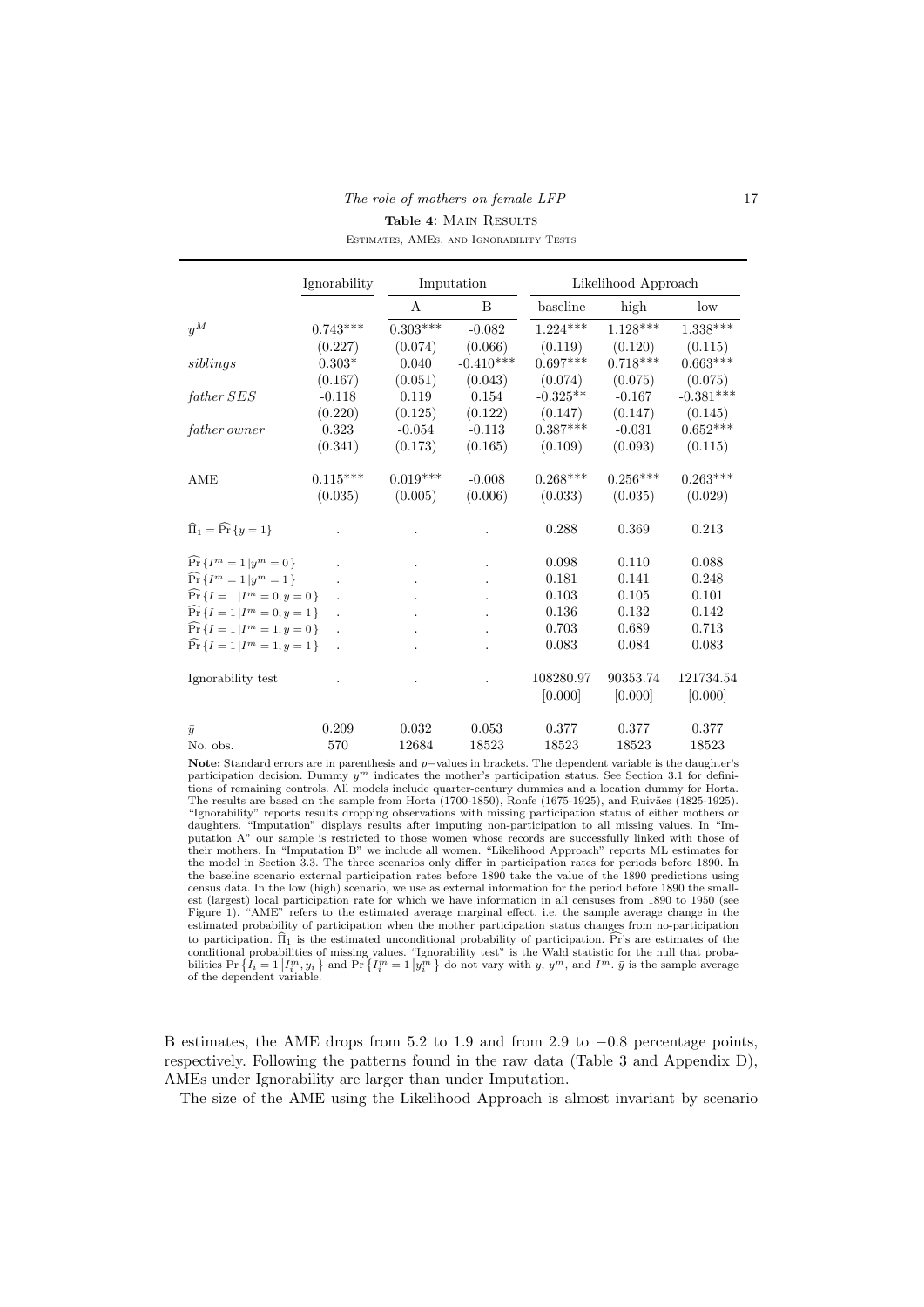and is substantially larger than under Ignorability or Imputation.<sup>10</sup> According to the results in the baseline scenario, a woman whose mother participates in the market has a probability of participation which is 26.8 pp larger than a woman whose mother does not participate.<sup>11</sup> This value is relatively large as it represents 71.1 percent of the sample average participation and implies an increase of 127.5 percent in the probability of participation for those women whose mothers do not participate.<sup>12</sup>

Regarding the estimates of the other dummy variables coefficients, their signs are not always consistent across the three approaches. Under the Likelihood Approach, they are always smaller in magnitude than the estimate for the mother participation coefficient  $\hat{\alpha}$ and their signs (in all but one non-significant case in the high scenario) are as expected: a large family, a low SES status of the father, and an owner status of the father, increase the probability that the woman participates in the labour market.

Naturally, sample averages of the dependent variable differ across Ignorability and Imputation. They also differ between Ignorability and the Likelihood Approach because the sample used to compute  $\bar{y}$  expands from 570 under Ignorability to additionally include observations with missing participation status of the mother to a total of 2, 584 under the Likelihood Approach. For the latter, we also report the ML estimate for the unconditional probability of participation (parameter  $\Pi_1$  in our model). In the baseline scenario,  $\widehat{\Pi}_1$  is around 9 percentage points smaller than  $\bar{y}$ . In the high and low scenarios the disparities are 1 and 16 percentage points, respectively. As anticipated, priests seem to selectively report participants.

#### 4.1. Ignorability tests and Imputation Assumptions

To formally test Ignorability in model (3.13), we must test that  $\Pr\{I_i = 1 | I_i^m, y_i\}$  and  $Pr\{I_i^m = 1 | y_i^m\}$  do not vary with y,  $I^m$ , and  $y^m$ . In the bottom half of Table 4 we report these conditional probabilities and the Wald test—which we label "Ignorability test"—for the equality of all conditional probabilities in each of the three scenarios.<sup>13</sup> In all scenarios the differences in conditional probabilities are sizeable, congruent with the hypothesis that priests selectively report participants. For example, in the baseline scenario the probability that the mother's participation status is observed almost doubles

 $\frac{0.268}{(1-0.268)\times 0.288} \approx 1.271.$ 

<sup>&</sup>lt;sup>10</sup>This result is observed even if Ignorability is only imposed partially and then the Likelihood Approach is conducted. For example, if the model is estimated for a sample with only women whose mothers are identified—ignoring over 30 percent of the sample—our AME estimate using the Likelihood Approach is reduced to 0.094 (with standard error 0.03). This highlights that ignoring missing values leads to endogenous sample selection.

 $11$ If we exclude property ownership from the definition of participation in the labour market, property becomes a source of intergenerational transmission of non-participation status. Hence, in the baseline scenario the role of the mother is actually reinforced as the AME increases to 45.9 percent with a 95 percent confidence interval of (33.5, 58.2) while the sign of the coefficient associated with father owner becomes negative and strongly significant (from 0.3887, s.e. 0.108, to −1.213, , s.e. 0.312). Results are available upon request.

 $12$  Given that  $\Pi_1 = (1 - \Pi_1) \times \Pr(y = 1|y^m = 0) + \Pi_1 \times \Pr(y = 1|y^m = 1)$  and  $\Pr(y = 1|y^m = 1) =$  $Pr(y = 1|y^m = 0) + \text{AME}$ , then the estimated probability of participation for those women whose mothers do not participate is  $Pr(y = 1|y^m = 0) = \Pi_1 \times (1 - \text{AME})$ . Since  $\hat{\Pi}_1 = 0.288$ , then  $\frac{AME}{(1 - AME) \times \Pi_1}$ 

 $13$ These probabilities are non-linear functions of the parameters of the model. For example,  $\Pr\left\{I_i^m=1\left|y_i^m=0\right.\right\}=\frac{H_{10}^m}{\Pi_0^m}$  where  $\Pi_0^m=\Pr\{y_i^m=0\}=H_{00}^m+H_{10}^m$  and  $H_{10}^m$ , and  $H_{00}^m$  are parameters in the model.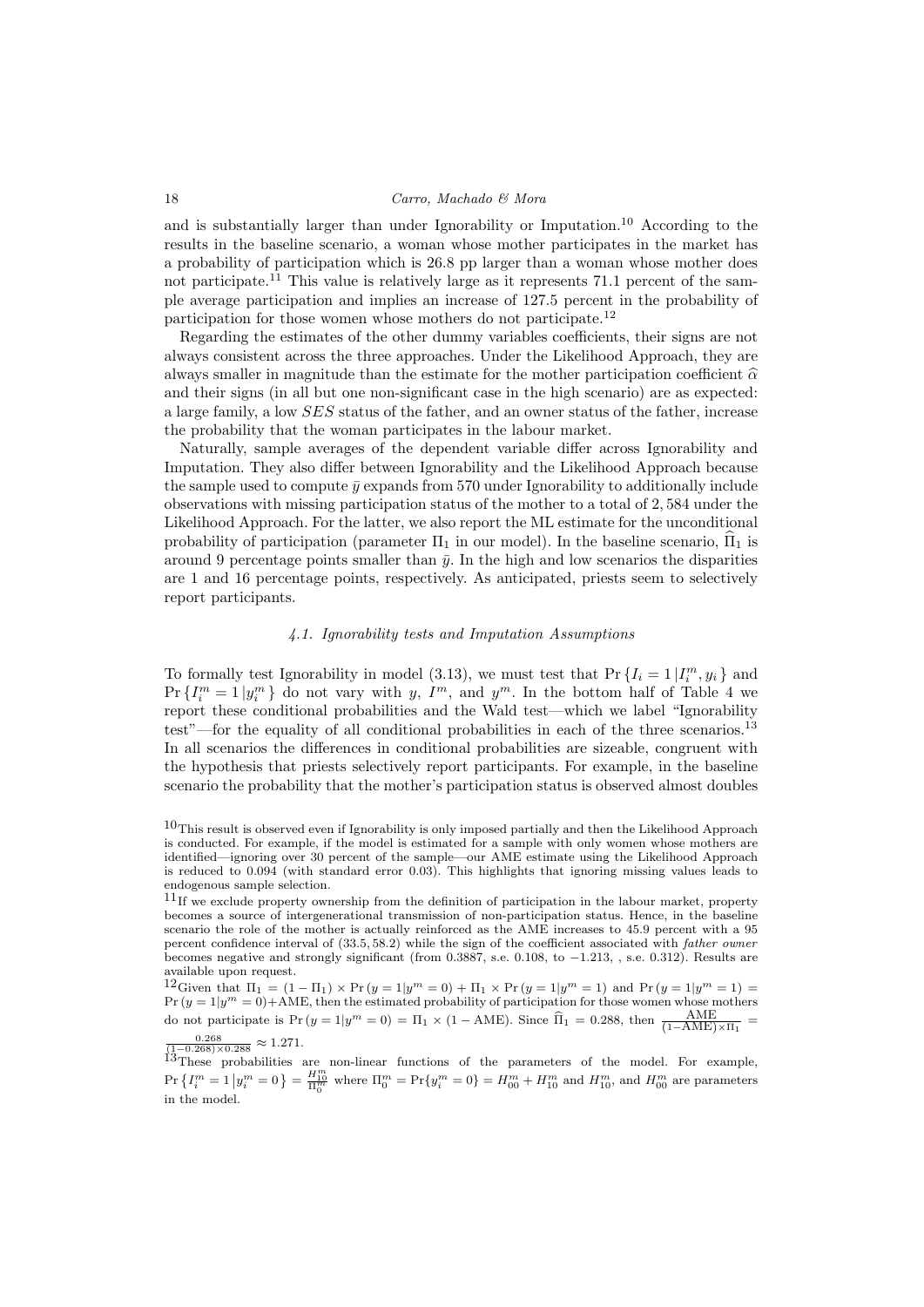when she participates. Similarly, the probability that the daughter's participation status is observed increases from 10.3 percent to 13.6 percent when she participates if the mother participation status is not observed. Notably, this statistical association between participation and its observability reverses and amplifies when the participation of the mother is observed: In this case, the probability that the participation of the daughter is observed when she is participating is 8.3 percent whereas it reaches 70.3 percent when she is not. When the priest reports the mother, signalling her as socially important, the fact that her daughter does not participate is statistically associated with a very high probability that the priest reports her as a Dona, i.e. that she does not participate. These large differences in conditional probabilities lead to strong rejection of the Ignorability test for all scenarios.

In addition, the ML estimates discard the plausibility of the implicit assumption under Imputation, i.e. that missing participation implies non-participation in the labour market. For example, given that

$$
\Pr(y^{m} = 1 | I^{m} = 0) = \Pr(I^{m} = 0 | y^{m} = 1) \times \frac{\Pr(y^{m} = 1)}{\Pr(I^{m} = 0)},
$$

the ML estimate for the probability that mothers participate if their information is missing is  $(1 - 0.181) \times \frac{0.288}{0.8787} \times 100 \approx 26.84$  percent, a value which is well over zero.

## 4.2. The stability of the role of mothers

We divide our working sample into three sub-periods to assess the extent to which the mother's effect is stable across time. Each period corresponds roughly to one third of the working sample. The first period ranges from 1675 to 1750, the second period starts in 1775 and ends in 1825, and the remaining quarters constitute the last period (i.e.  $1850 : 1925$ .<sup>14</sup>

We have sample identification problems in the first period because all reported motherdaughter pairs are non-participants. This makes it impossible to estimate the model under Ignorability and results in non-convergence and instability for the Likelihood Approach. Hence we disregard the first period and in the remaining part of this section we focus on the second and third periods. We present results under all scenarios for the second period and, for brevity, only the baseline scenario for the third period.<sup>15</sup>

Table 5 shows results using different sample periods. All AMEs are large and statistically significantly different from zero. Results using the sample without the first period, i.e. years 1775 : 1925, are very similar to those shown in Table 4 using all periods. In the second period 1775 : 1825—which ends before 1890—, the external information for each observation varies across scenarios. Unsurprisingly, it is for this period where we find the largest differences across scenarios in the AME point estimates. For the third period, i.e., 1850 : 1925, we find a significantly smaller AME, 0.223 vs. 0.314, which is consistent with a decreasing role of mothers in time as participation increases from a  $\hat{\Pi}_1$ estimate of 23.9 percent to an estimate of 38.5 percent.

<sup>14</sup>As the number of missing values decreases in time, this selection of periods results in samples with different proportions of missing values. In the next section we show via Monte Carlo simulation that under the Likelihood Approach variations in these proportions do not bias our results.

<sup>&</sup>lt;sup>15</sup>Scenarios only apply to observations prior to 1890 and therefore they affect only a small number of observations in the third period sample with only negligible effects on the estimates: AME estimates for the three scenarios in the third period range from 0.223 to 0.263 with standard errors around 0.065.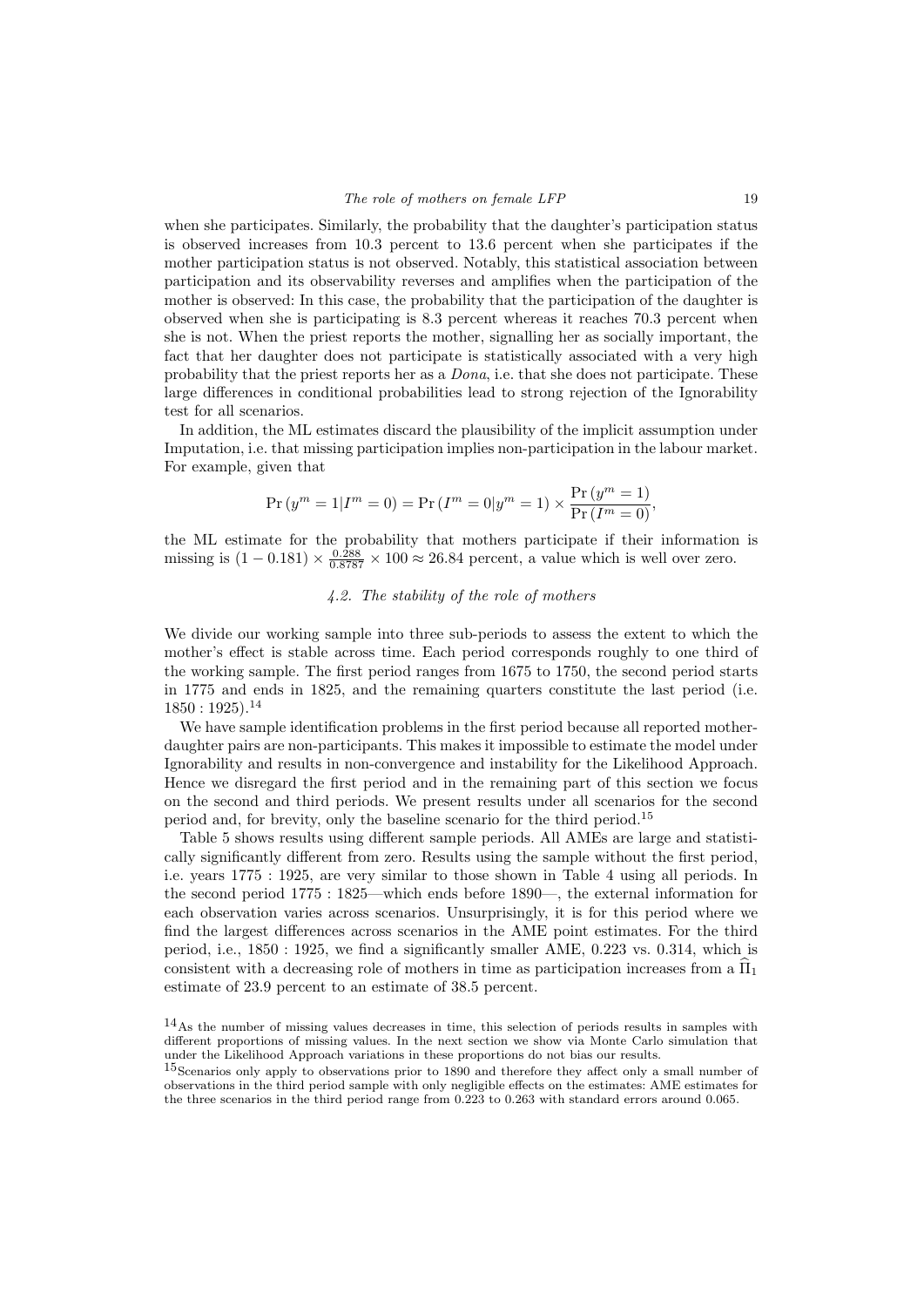Table 5: ML ESTIMATES FOR DIFFERENT PERIODS

|  |  | ESTIMATES, AMES, AND IGNORABILITY TESTS |  |
|--|--|-----------------------------------------|--|
|  |  |                                         |  |

|                                               | $1675 - 1925$ |                 | $1775 - 1925$ |                 |              | $1775 - 1825$ |                 | $1850 - 1925$ |
|-----------------------------------------------|---------------|-----------------|---------------|-----------------|--------------|---------------|-----------------|---------------|
|                                               | baseline      | baseline        | high          | $_{\text{low}}$ | baseline     | high          | $_{\text{low}}$ | baseline      |
| $u^M$                                         | $1.224***$    | $1.094^{***}\,$ | $1.059***$    | $1.138***$      | $1.434***$   | $1.544***$    | $1.376***$      | $0.642***$    |
|                                               | (0.119)       | (0.119)         | (0.116)       | (0.120)         | (0.230)      | (0.219)       | (0.234)         | (0.186)       |
| siblings                                      | $0.697***$    | $0.800***$      | $0.786***$    | $0.791***$      | $0.408***$   | $0.404***$    | $0.452***$      | $0.554***$    |
|                                               | (0.074)       | (0.071)         | (0.068)       | (0.074)         | (0.105)      | (0.108)       | (0.105)         | (0.121)       |
| father SES                                    | $-0.325**$    | $-1.062***$     | $-1.011***$   | $-1.174***$     | $-1.278***$  | $-1.310***$   | $-1.289***$     | $-2.319***$   |
|                                               | (0.147)       | (0.176)         | (0.177)       | (0.183)         | (0.201)      | (0.201)       | (0.202)         | (0.276)       |
| father owner                                  | $0.387***$    | $1.702***$      | $1.433***$    | $1.979***$      | $1.465***$   | $1.269***$    | $1.726***$      | $2.528***$    |
|                                               | (0.108)       | (0.145)         | (0.157)       | (0.157)         | (0.175)      | (0.171)       | (0.191)         | (0.266)       |
| AME                                           | $0.268***$    | $0.269***$      | $0.282***$    | $0.250***$      | $0.314***$   | $0.403***$    | $0.210***$      | $0.223***$    |
|                                               | (0.033)       | (0.035)         | (0.035)       | (0.033)         | (0.039)      | (0.041)       | (0.031)         | (0.060)       |
| $\widehat{\Pi}_1 = \widehat{\Pr} \{y = 1\}$   | 0.288         | 0.310           | 0.381         | 0.243           | 0.239        | 0.344         | 0.147           | 0.385         |
| $\widehat{\Pr}\left\{I^{m}=1 y^{m}=0\right\}$ | 0.098         | 0.117           | 0.130         | 0.106           | 0.089        | 0.103         | 0.079           | 0.157         |
| $\widehat{\Pr} \{ I^m = 1   y^m = 1 \}$       | 0.181         | 0.213           | 0.174         | 0.275           | 0.066        | 0.046         | 0.106           | 0.302         |
| $Pr\{I=1 I^m=0,y=0\}$                         | 0.103         | 0.172           | 0.188         | 0.160           | 0.163        | 0.183         | 0.152           | 0.242         |
| $\widehat{\Pr} \{ I = 1   I^m = 0, y = 1 \}$  | 0.136         | 0.135           | 0.125         | 0.145           | 0.038        | 0.035         | 0.040           | 0.214         |
| $\Pr \{ I = 1   I^m = 1, y = 0 \}$            | 0.703         | 0.785           | 0.807         | 0.757           | 0.997        | 0.992         | 0.995           | 0.234         |
| $\Pr\{I=1 I^m=1, y=1\}$                       | 0.083         | 0.091           | 0.090         | 0.093           | 0.108        | 0.109         | 0.108           | 0.110         |
| Ignorability test                             | 108527.23     | 196687.77       | 258874.58     | 145187.35       | $6.54e + 06$ | $3.19e + 06$  | $3.14e + 07$    | 5525.98       |
|                                               | [0.000]       | [0.000]         | [0.000]       | [0.000]         | [0.000]      | [0.000]       | [0.000]         | [0.000]       |
| $\bar{y}$                                     | 0.377         | 0.399           | 0.399         | 0.399           | 0.160        | 0.160         | 0.160           | 0.570         |
| No. obs.                                      | 18523         | 12782           | 12782         | 12782           | 6585         | 6585          | 6585            | 6197          |

**Note:** Standard errors are in parenthesis and  $p$ -values in brackets. The dependent variable is the daughter's participation decision. Dummy  $y^m$ <br>indicates the mother's participation status. See Section 3.1 for definiti results shown in the fourth column of Table 4. The 1775 - 1925 sample includes Horta and Ronfe (1775-1850) and Ruivães (1825-1925). The 1775 - 1825 sample includes Horta and Ronfe (1775-1860) and Ruivães (1825-1925). The 1 scenario, we use as external information for the period before 1890 the smallest (largest) local participation rate for which we have information<br>in all censuses from 1890 to 1950 (see Figure 1). "AME" refers to the estima estimated probability of participation when the mother participation status changes from no-participation to participation.  $\hat{\Pi}_1$  is the estimated unconditional probability of participation.  $\widehat{\Pr}$ 's are estimates of the conditional probabilities of missing values. "Ignorability test" is the Wald statistic for the null that probabilities  $\Pr\left\{I_i = 1 | I_i^m, y_i\right\}$  dependent variable.

The bottom half of Table 5 deserves a number of comments. Ignorability tests are again strongly rejected in both sub-periods. Naturally, as the number of missing values decreases in time, all but one of the estimates of the conditional probabilities of observability increase. Participation of the daughter is always associated with a lower probability that the priest reports her activity regardless of the observability of the participation of the mother,  $I<sup>m</sup>$ . More interestingly, by distinguishing between the two periods, we find evidence of a decreasing influence of social status on the priest reporting activity at the turn of the century: the role of  $I^m$  on  $Pr (I = 1 | y = 0, I^m)$  decreases substantially from  $0.997 - 0.163 = 0.834$  in the 1775 : 1825 period to  $0.234 - 0.242 = -0.008$  in the 1850 : 1925 period.

## 4.3. Migration

Family migration decisions may reflect wealth and, hence, migration status is a potential control in our model. Unfortunately, in our data only Horta has sufficient coverage of this information. Here we discuss results under the Likelihood Approach adding a dummy for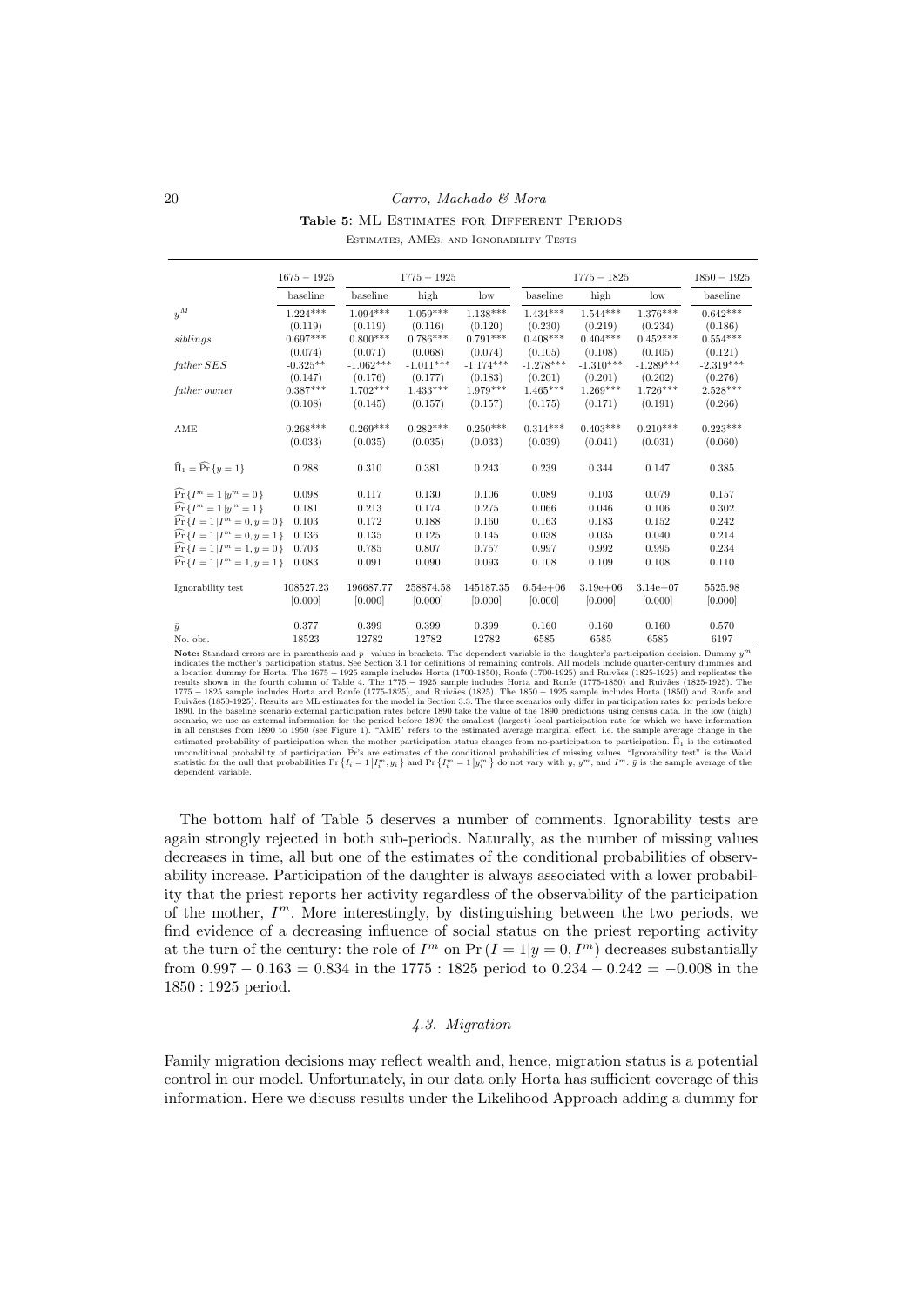migrant status for the sample of Horta. Reassuringly the AMEs for the three scenarios are similar to those obtained without the dummy and in line with the results with the full sample. In the baseline scenario, our AME estimate using only Horta observations and without adding migrant status as additional control is 0.229 (with a standard error of 0.120). Adding the migrant status dummy hardly changes the AME estimate to 0.225  $(0.118)$ . In the high and low scenarios the estimates are 0.298  $(0.050)$  vs. 0.385  $(0.052)$ and 0.193 (0.101) vs. 0.196 (0.103), respectively. The coefficient for migrant status is in all scenarios negative and significant. For example, in the baseline scenario it is −0.281 (0.105). This suggests that migrants into Horta were on average non-participants and, hence, migration was likely associated to marriage decisions.

#### 5. SENSITIVITY OF RESULTS TO PREVALENCE OF MISSINGNESS

Our working sample is very large  $(n = 18, 523)$  and the absolute number of motherdaughter pairs with observed participation (696, see Table 3) is not unusual for historical data. Under Assumptions 3.1-3.2 the ML estimator is consistent. However, the proportion of missing values for y (86.1 percent) and for  $y^m$  (87.9 percent) might raise doubts about the robustness of the results. In order to evaluate the impact of the high proportion of missing values in our estimates, we perform a Monte Carlo experiment with  $R = 250$ simulations based on our data and model. (See Appendix E for the algorithm details.)

In Figure 2 we present smoothed densities of all estimators of the AME obtained from the Monte Carlo experiment, both under the Likelihood Approach and ignoring missing observations. They show that ignoring the missingness process results in downward biased estimates of the effect, even for a proportion of missing values as low as 20 percent (see the upper panel in Figure 2). In contrast, under the Likelihood Approach the AME is effectively unbiased regardless of the proportion of missing values (see the lower panel in Figure 2). The larger the proportion of missing values, the larger the standard errors. However, the AME is quite precisely estimated even for the largest missing incidence (with a standard deviation, 0.0246, ten times smaller than the true AME, 0.267), probably because of the large sample size. In addition to the results shown in Figure 2, the proportion of simulations in which the true value falls within the 95 percent confidence interval in the Likelihood Approach with the largest missing incidence is 96 percent.

To sum up, our Monte Carlo analysis highlights the fundamental role played by the information contained in  $I$  and  $I<sup>m</sup>$  and the modelling of the missing process on the robustness and reliability of the Likelihood Approach even when the incidence of missing values is as large as 86 percent.

#### 6. CONCLUSIONS

In this paper, we use historical parish registry data from three Portuguese locations from the late 17th century until the beginning of the 20th centuries to estimate a female labour force participation model that identifies the effect of mothers' labour market participation on that of their daughters. Importantly, we address the problem of missing values, which frequently affects historical records, by adapting the methodology proposed by Ramalho and Smith (2013). By allowing the estimation of models in contexts in which missing data are abundant and non-random, this methodology confers considerable potential to the examination of historical data.

Our results show a large and positive statistically significant effect of the mother's working status on the daughter's decision to participate in the labour market. In our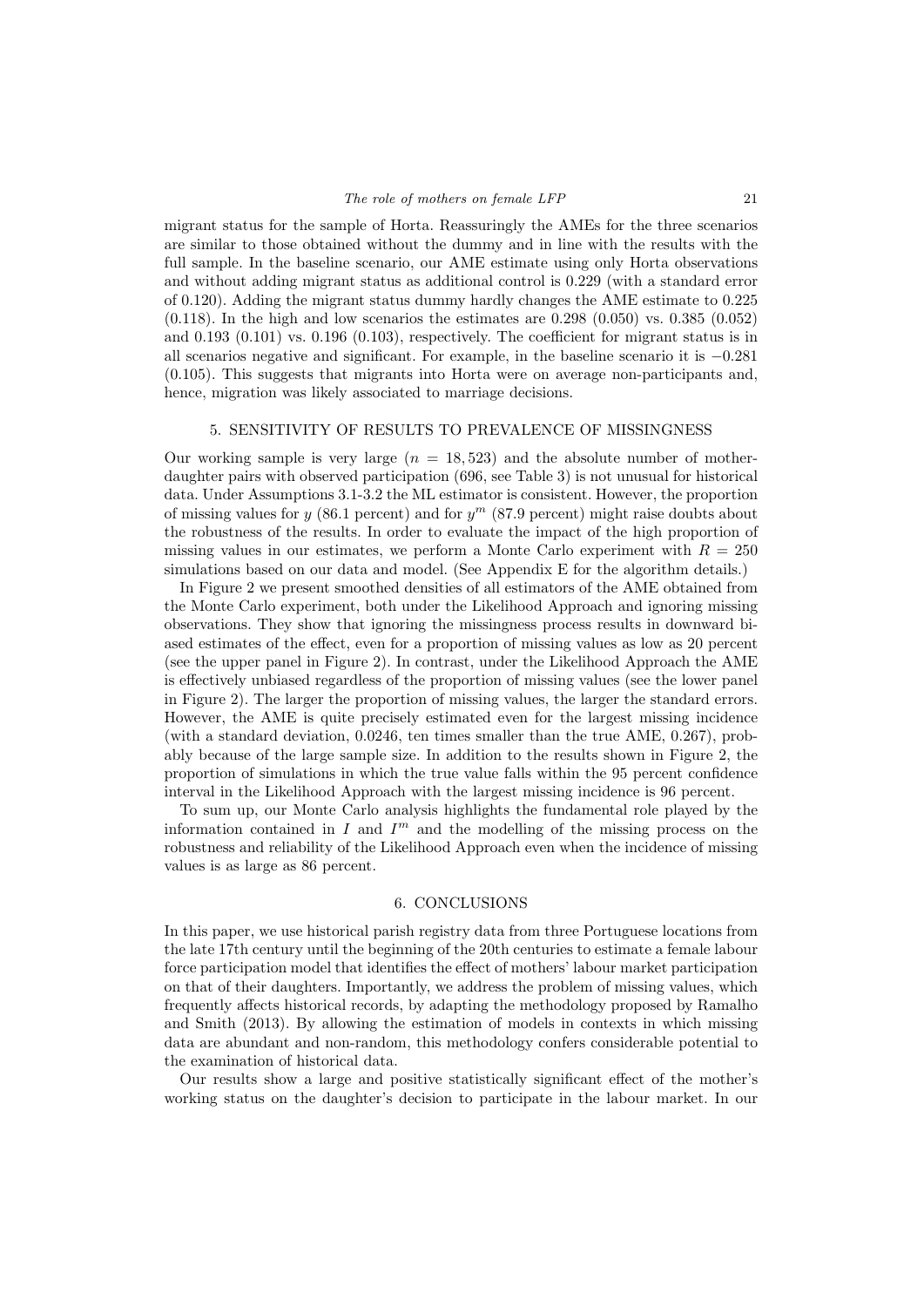preferred specification, the probability that a woman participates in the labour market increases by 26.8 percentage points if her mother also works, a very large effect given that the probability of female participation in the estimated model is 28.8 percent. The existence of such an early transmission mechanism acting as a catalyst of shocks contributes to the understanding of the long-term dynamics of the female labour force participation.



Figure 2: Smoothed densities for AME estimators.

Note: Smoothed densities for AME estimators using simulation results with 250 replications. "AME" refers to the estimated average marginal effect, i.e. the sample average change in the estimated probability of participation when the mother participation status changes from noparticipation to participation. The smoothed densities are obtained using the Epanechnikov kernel function computed using  $\text{Stata}^{\circledR}$  kdensity command with default bandwith parameter. Parameters of the DGP are the estimates in Baseline column in Table 4 (AME value in the DGP referred to as "True Value"). Participation and missing statuses for daughters and mothers are simulated as described in the text. "20% missing" ("50%") means that on average 20% (50%) of mothers and daughters have their participation status unreported. "87%" means that missing statuses for mothers and daughters are simulated to target the actual proportion of missing values in the original dataset. In Panel "Ignoring missing values" we show smoothed densities for probit estimators ignoring the simulated observations with missing participation status of mothers and daughters. We also show probit estimates obtained with the simulated data without missing values. In Panel "Likelihood Approach" we show smoothed densities from ML estimates of the model in Section 3.3 using the external information under the baseline scenario (see Figure 1).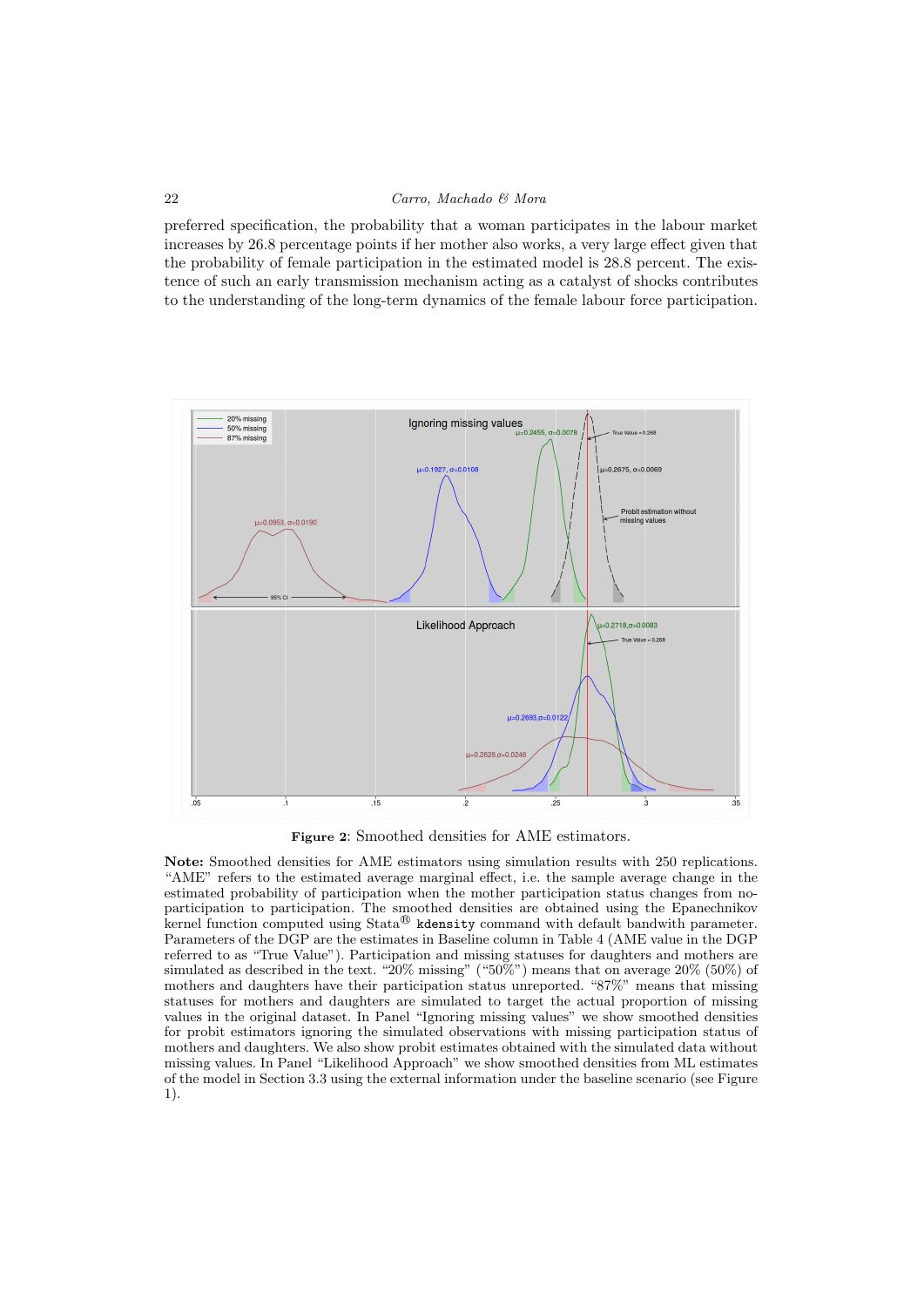#### ACKNOWLEDGEMENTS

The authors acknowledge the financial support of the Ramón Areces Foundation, and the Spanish Ministry of Science and Innovation through Grants ECO2016-78652 (P. Machado), ECO2015-65204-P (Carro and Mora), RTI2018-095231-B-I00 (Carro), and PID2019-108576RB-I00 (P. Machado and Mora). They are grateful to M. Norberta Amorim and her research team at U. of Minho for the original data and assistance with historical information. They also thank Richard Blundell, Maristella Boticcini, Christian Dustmann, Ana Fernandes, Raquel Fernández, Eric French, Stefan Houpt, Steffi Huber, Imran Rasul, Jaime Reis, Jan Stuhler, Michèle Tertilt, Marcos Vera-Hernández and the audiences at the UCL Economics regular seminar, the Seminar at ISEG, the Economic History Seminar at UC3M, the 28th Annual Congress of the EEA, the CEPR conference on the Economics of Interactions and Culture, the Economic History Society conference, the APHES conference, and the Nuffield Historical Mobility Seminar, for helpful comments.

#### REFERENCES

- Alesina, A., P. Giuliano, and N. Nunn (2013). On the origins of gender roles: Women and the plough. The Quarterly Journal of Economics 128 (2), 469–530.
- Amorim, M. N. (1991). Uma metodologia de reconstituição de paróquias. Technical report, Universidade do Minho.
- Amorim, N. and C. Santos (2009). Marriage strategies in azorean communities of pico island (19th century). In A. Margarida Duraes, L. Fauve-chamoux, and J. K. Ferrer (Eds.), The Transmission of Well-Being: Gendered Marriage Strategies and Inheritance Systems in Europe (17th-20th Centuries). Bern: Peter Lang Pub Incorporated.
- Bisin, A. and T. Verdier (2001). The economics of cultural transmission and the dynamics of preferences. Journal of Economic Theory  $97(2)$ , 298-319.
- Brettell, C. B. (1991). Kinship and contract: Property transmission and family relations in northwestern portugal. Comparative Studies in Society and History 33 (03), 443–465.
- Candeias, A., A. L. Paz, and M. Rocha (2004).  $Alfabetização e escola em Portugal nos$ séculos XIX e XX: os censos e as estatísticas. Fundação Calouste Gulbenkian.
- Carrilho, M. J. (1996). População activa: Conceito e extensão através dos censos. Technical report, Lisbon: INE.
- de Pina Cabral, J. (1986). Sons of Adam, daughters of Eve. The peasant worldview of the Alto Minho. Oxford (UK) Clarendon Press.
- Durães, M. (2009). Providing well-being to women through inheritance and succession. In A. Margarida Durães, L. Fauve-chamoux, and J. K. Ferrer (Eds.), The Transmission of Well-Being: Gendered Marriage Strategies and Inheritance Systems in Europe (17th-20th Centuries). Bern: Peter Lang Pub Incorporated.
- Farré, L. and F. Vella (2013). The intergenerational transmission of gender role attitudes and its implications for female labour force participation. *Economica 80* (318), 219–247.
- Fernández, R. (2013). Cultural change as learning: The evolution of female labor force participation over a century. The American Economic Review 103 (1), 472–500.
- Fernández, R., A. Fogli, and C. Olivetti (2004). Mothers and sons: Preference formation and female labor force dynamics. The Quarterly Journal of Economics  $119(4)$ , 1249– 1299.
- Goldin, C. (1995). The U-Shaped Female Labor Force Function in Economic Development and Economic History, pp. 61–90. University of Chicago Press.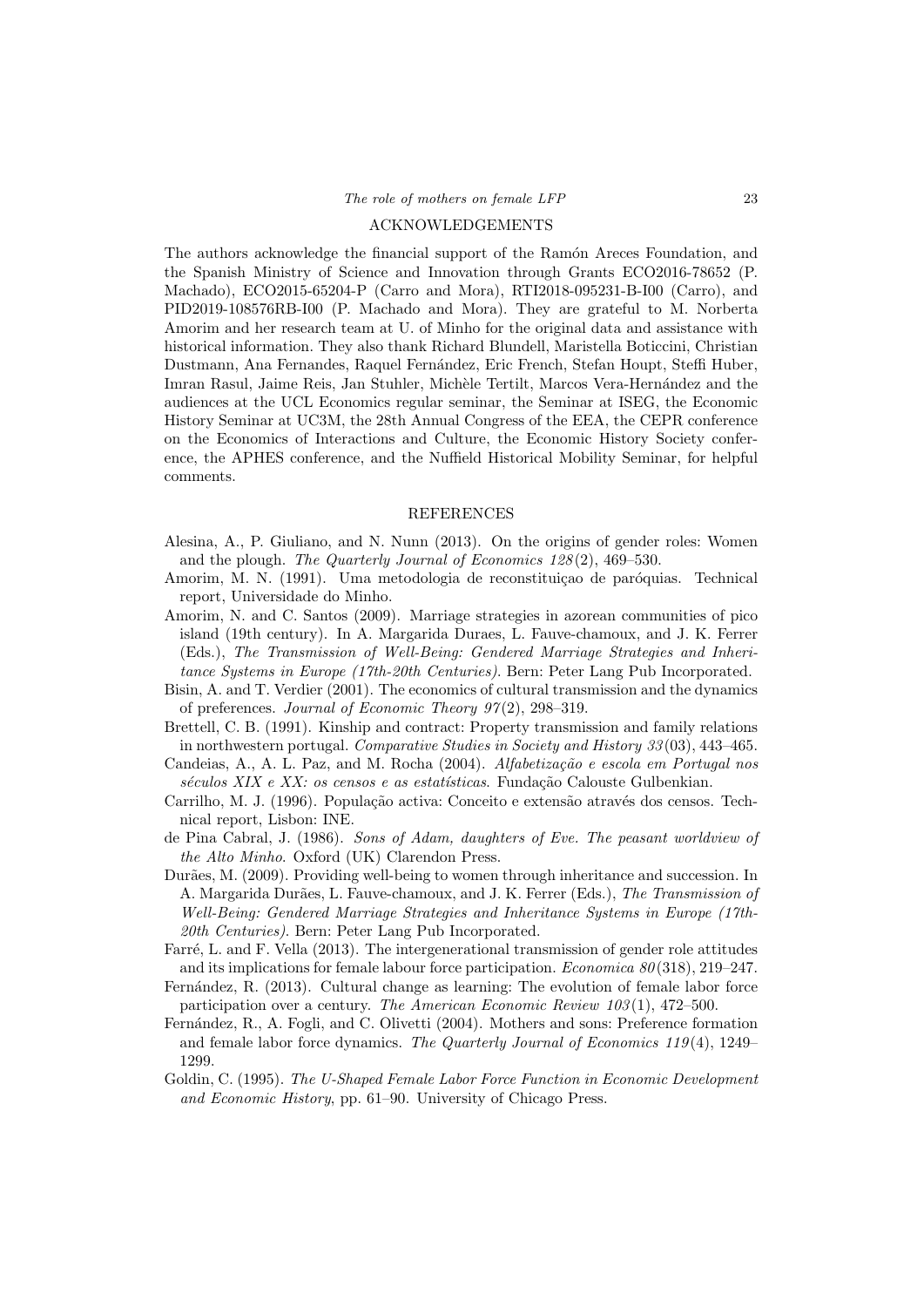- Gomes, P. and M. P. Machado (2020). Literacy and primary school expansion in portugal: 1940-62. Revista de Historia Econ´omica-Journal of Iberian and Latin American Economic History  $38(1)$ , 111-145.
- Humphries, J. and C. Sarasúa (2012). Off the record: Reconstructing women's labor force participation in the european past. Feminist Economics  $18(4)$ , 39–67.
- Imbens, G. W. and T. Lancaster (1994). Combining micro and macro data in microeconometric models. The Review of Economic Studies 61 (4), 655–680.
- Kawaguchi, D. and J. Miyazaki (2009, Jan). Working mothers and sons' preferences regarding female labor supply: direct evidence from stated preferences. Journal of Population Economics 22 (1), 115–130.
- Lains, P. (2006). Growth in a protected environment: Portugal, 1850–1950. Research in Economic History 24, 119–160.
- Little, R. J. and D. B. Rubin (2002). Statistical analysis with missing data, Volume 333. Wiley-Interscience.
- Matos, P. L. (2009). Female life courses and property transmission in the azorean periphery (portugal). the case of the island of são jorge in the 19th century. In A. Margarida Duraes, L. Fauve-chamoux, and J. K. Ferrer (Eds.), The Transmission of Well-Being: Gendered Marriage Strategies and Inheritance Systems in Europe (17th-20th Centuries). Bern: Peter Lang Pub Incorporated.
- Maurin, E. and J. Moschion (2009). The social multiplier and labor market participation of mothers. American Economic Journal: Applied Economics, 251–272.
- Mesquita, M. and J. Leite (2013). Agregados domésticos na paróquia da sé de angra no século xviii. uma abordagem a partir dos registos paroquiais e dos róis de confessados. In Actas do I Congresso Histórico Internacional.
- Moen, P., M. A. Erickson, and D. Dempster-McClain (1997). Their mother's daughters? the intergenerational transmission of gender attitudes in a world of changing roles. Journal of Marriage and the Family, 281–293.
- Moreira da Silva, R. F. (1983). Contraste e mutações na paisagem agrária das planícies e colinas minhotas. Studium Generale. Estudos contemporâneos 5, 9-115.
- Morrill, M. S. and T. Morrill (2013). Intergenerational links in female labor force participation. Labour Economics  $20(1)$ , 38-47.
- Olivetti, C., E. Patacchini, and Y. Zenou (2018, 12). Mothers, Peers, and Gender-Role Identity. Journal of the European Economic Association  $18(1)$ , 266-301.
- Ramalho, E. A. and R. J. Smith (2013). Discrete choice non-response. The Review of Economic Studies  $80(1)$ , 343-364.
- Reis, J. (2005). O trabalho. In P. Lains and A. F. da Silva (Eds.), *História Económica* de Portugal: 1700-2000. Imprensa de Ciências Sociais, Lisboa.
- Scott, A. S. V. (1999). Famílias, formas de união e reprodução social no noroeste por $tugu\hat{e}s$  (séculos XVIII e XIX). NEPS-Universidade do Minho.
- Solsten, E. (1993). Portugal: A country study. Federal Research Division Library of Congress.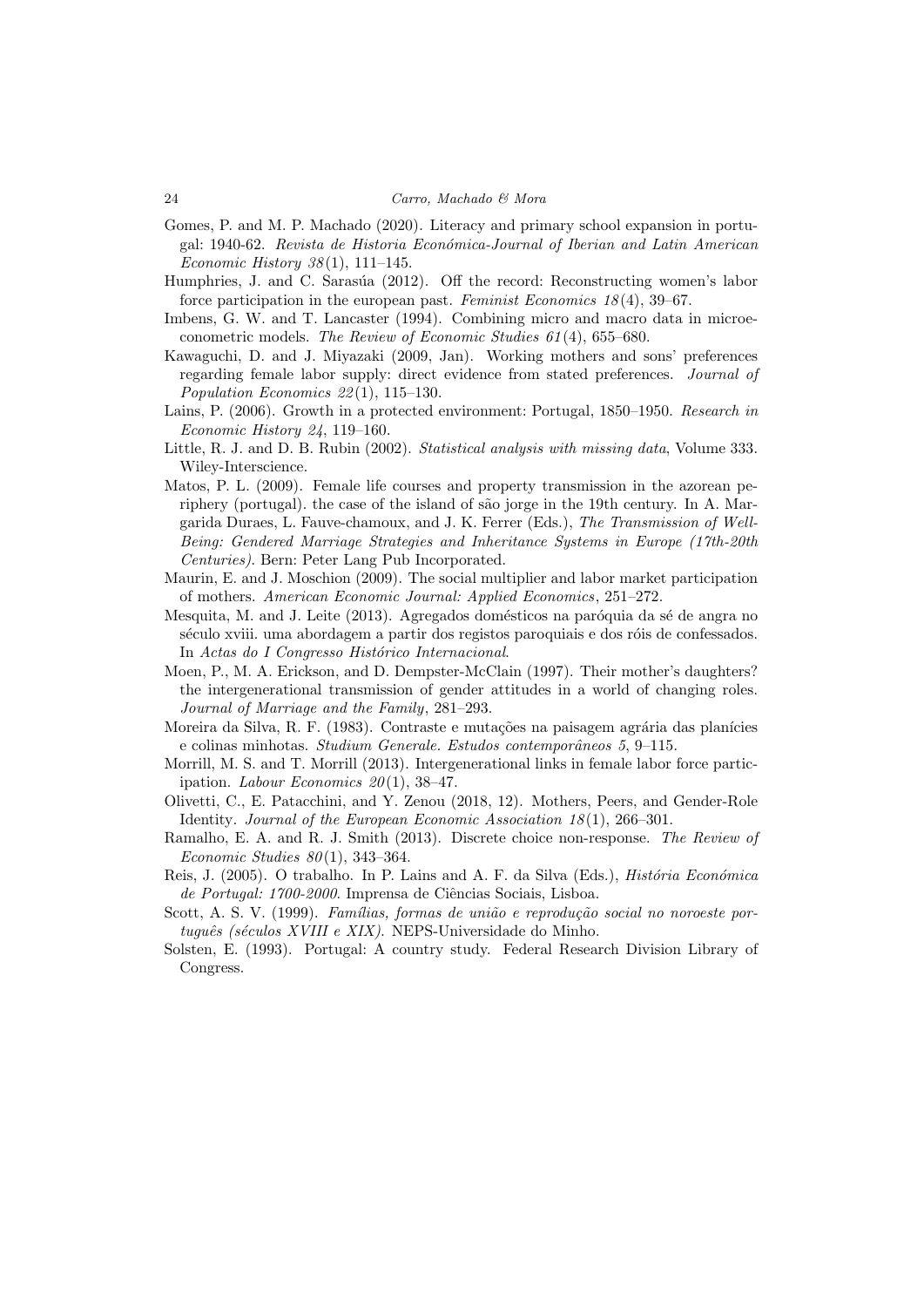#### Appendix A HISTORICAL BACKGROUND

The three Portuguese locations from which our data are obtained are São Tiago de Ronfe (hereafter Ronfe), Ruivães, and Horta. The villages of Ronfe and Ruivães are only 9 kilometres apart and strategically located between the two historical administrative centres, Guimarães and Braga, in the Minho region in the northeast of Portugal. The coastal city of Horta at Faial Island—a major stopping port on the journey to Brazil—is located in the Azores Archipelago.

Most of the period studied pre-dates any technological change that occurred in Portugal (e.g., Lains, 2006). Additionally, the legal and social background of Portuguese society during the sample period does not favour the economic independence of women. The most relevant changes in the Portuguese legal system regarding women's rights occurred only after the proclamation of the First Republic in 1910 (Solsten, 1993). Women were not only legally discriminated against but also excluded from the main educational system. According to the population census of 1864, the share of boys aged between 6 and 15 attending primary educational institutions in Horta and Braga—the regions (Distritos) of our locations—is 13.4 percent and 18.0 percent, respectively. By contrast, the corresponding shares for girls are only 5.0 percent and 1.3 percent. Although some young women began to receive higher education late in the 19th century, a law was passed to allow for the creation of all-girls public schools for secondary education only in 1888. Women were, however, allowed to own and inherit property.

During our sample period, there were three succession systems. The first was a male primogeniture system referred to as Morgadio through which the oldest son inherited the land and the name (and title) of the property owner. The Morgadio was practised only among the wealthiest families of landlords and aristocrats from the 13th century until it was abolished in 1863 (Moreira da Silva, 1983). The second norm, far more common than the Morgadio, applied to life-long rentals of aristocratic or ecclesiastic land. Lifelong rentals had to be transmitted to a single heir and tended to favour spouses over children, male over female children, and older over younger children. In contrast to the Morgadio, daughters could inherit life-long rentals, as frequently occurred in the Minho region (Durães, 2009).

The third norm, and a general rule for divisible property transmission, was to divide two-thirds of the property (the legitima) equally among the legitimate heirs and to dispose of one-third (the  $tereq$ ) to benefit one of the children or the surviving spouse. Scholars describing the local customs report that the terço, which typically included the main house (or part of it) and the adjacent land, either became the property of the first marrying child (in which case daughters were more likely to receive it) or was given to a spouse or to unmarried children—who were frequently daughters (Brettell, 1991, Durães, 2009, de Pina Cabral, 1986, Matos, 2009). Daughters might have been favoured by the  $terco$  for several reasons. First, having land—or the promise of it—increased a woman's chances in the marriage market. The reason for the thin marriage market was the heavy male emigration to Brazil. Second, because married daughters tended to live with their parents for a period of time (at least until the couple had their own house and land and/or until the next daughter married), they were more welcome in the house than daughters-in-law. Third, it was also common for single daughters to inherit the terco, which, on the one hand, would guarantee them the means of survival and, on the other hand, would also guarantee that the parents would be cared for in their old age.

A feature of the three locations is the predominantly male emigration to Brazil be-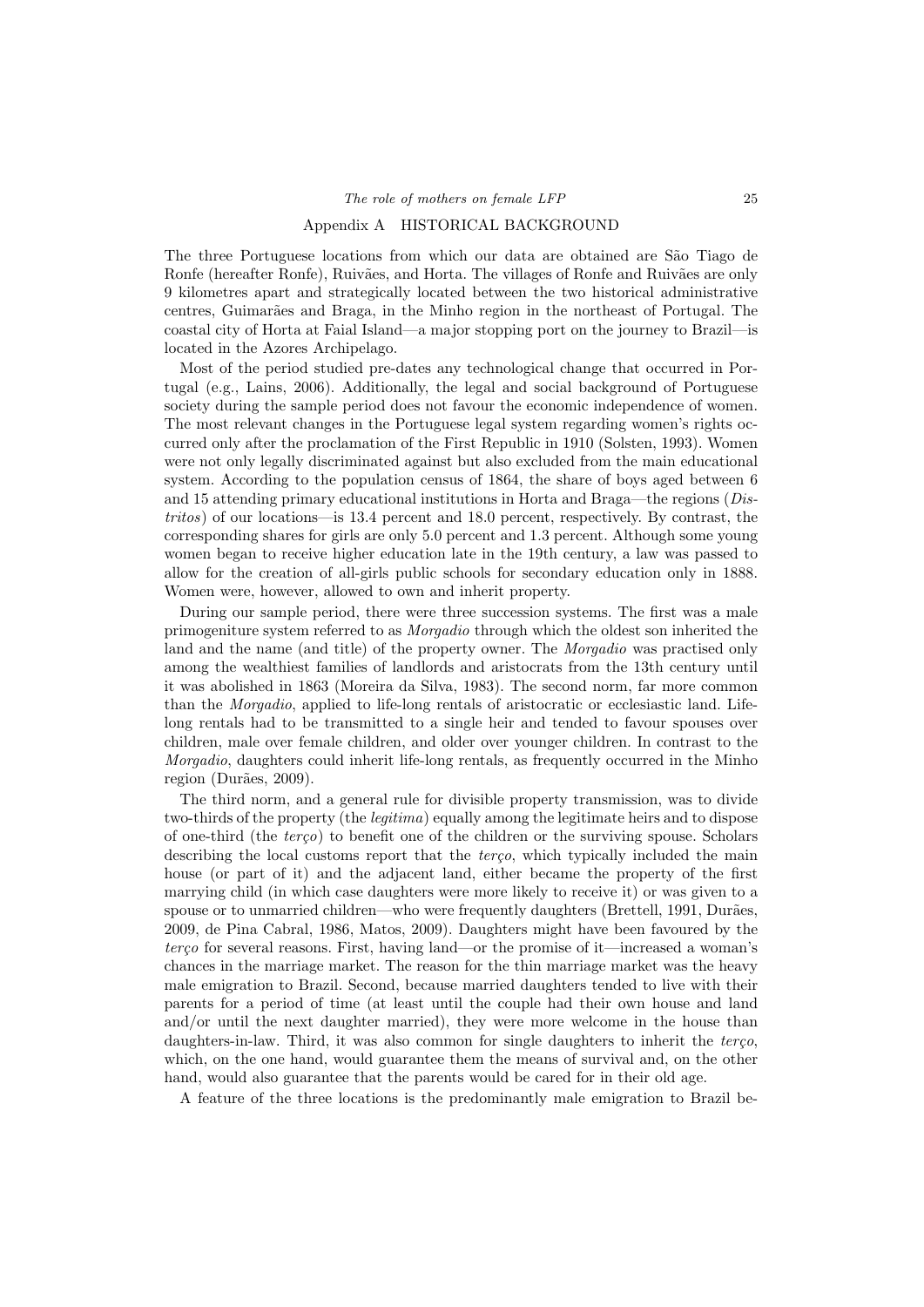ginning in the 16th century. As a consequence, the Minho region—to which Ronfe and Ruivães belong—and the Azores were atypical in Portugal in terms of the population's gender composition, with women substantially outnumbering men. According to the 1864 Census, the male to female ratio in the city of Horta, 75 men to 100 women, was the third lowest among the 32 largest Portuguese cities, and in Minho's Braga District, there were only 81 men for every 100 women. Mesquita and Leite (2013) reports a male to female ratio for a parish in Angra do Heroismo (one of the major cities in the Azores) of 0.83 and 0.76 for 1725 and 1750, respectively. Scott (1999) reports a ratio of 0.64 for Ronfe in 1740. A similar pattern has also been documented for other locations in the Azores (Amorim and Santos, 2009). Researchers report, however, that there are differences in the sex ratio over time (see, e.g. Scott, 1999 for the evidence on Ronfe) and differences in emigration across regions and time (e.g. Reis, 2005).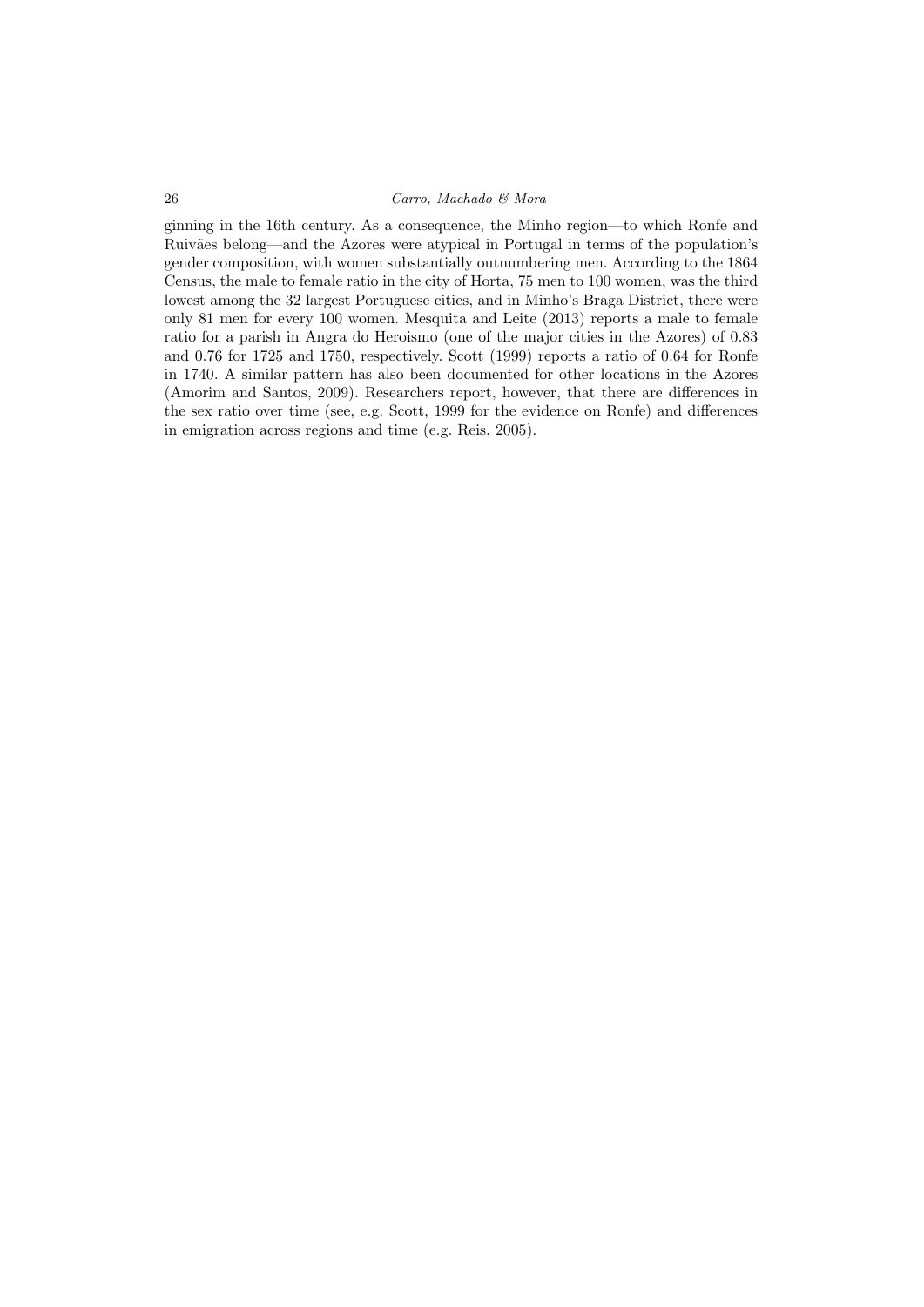#### Appendix B EXTERNAL INFORMATION ON FEMALE PARTICIPATION RATES

In this appendix, we describe the external data used to obtain aggregate female participation rates that are included in the Likelihood Approach as the "baseline" scenario. The first Portuguese census was administered in 1864, and since then, 11 censuses have been conducted more or less periodically. In most censuses, the smallest geographical area for which demographic data are collected is the Borough (Concelho), followed by the District (Distrito) and the Province. Most censuses also publish information regarding economic activity and even the professions of men and women above a certain age at various levels of geographical aggregation, which unfortunately varies across censuses. The census collects data for all regions of Portugal.

For the purpose of obtaining female labour force participation rates, we assemble data from Portugal as a whole, the two largest cities (Lisbon and Oporto), and the boroughs and districts to which the locations in our sample belong. Specifically, the regions are: 1) Portugal (including the Azores and Madeira and excluding colonial territories); 2) the district of Braga to which Ronfe and Ruivães belong; 3) the district of Horta to which the city of Horta belong; 4) the cities of Lisbon and Oporto; 5) the borough of Guimarães to which Ronfe belongs; 6) the borough of Vila Nova de Famalicão to which Ruiv˜aes belongs; and 7) the borough (city) of Horta. Carrilho (1996) provides a detailed guide for the different definitions of active female population across censuses. One of the main differences regards the reference population. For example, whereas until 1930, the reference population was considered the "present" population (população de facto), after 1940, the censuses considered the "resident" population. Moreover, although until 1930, all individuals were included in the reference population, after 1940, only those above a certain age (either age 10 or 12, depending on the census) were considered. The other main difference refers to the definition of "active" population. The earlier censuses (until circa 1950) defined as active population everyone with an occupation regardless of whether that occupation was a profession—for example, domestic or agricultural unpaid work was considered an occupation although not a profession. This definition implied very high and unrealistic participation rates for women, particularly in the districts and boroughs that were less urban. Since 1960, unemployed individuals seeking a job are included in the active population.

Table B1 reports our best approximate calculation of the female labour market participation rates for eight regions in Portugal over the 1864-1991 period based on the census data. Although we use mostly a single data source (the exception being 1864, for which we also use data published in Reis, 2005), and we compute participation rates with the most similar population definitions, the figures reported in Table B1 still exhibit jumps across censuses and substantial differences across regions for a given census suggesting that the data are still not fully comparable. To correct for this shortcoming, we first fit the following function:

$$
y_{it} = c + \delta_1 f(t) + \delta_2 f(t) \times D_{Horta} + \sum_{r=1}^{R} \gamma_r D_r
$$
 (B.1)

where  $y_{it} = ln\left(\frac{p_{it}}{1-p_{it}}\right)$  and  $p_{it}$  correspond to the values of the female participation rate presented in Table B1 for region i and census year t. The function  $f(t)$  is a trend polynomial of order 10,  $D_{Horta}$  is a dummy for Horta district or borough, the  $D'_r s$  represent regional dummies, specifically, a dummy for Braga district locations (encompassing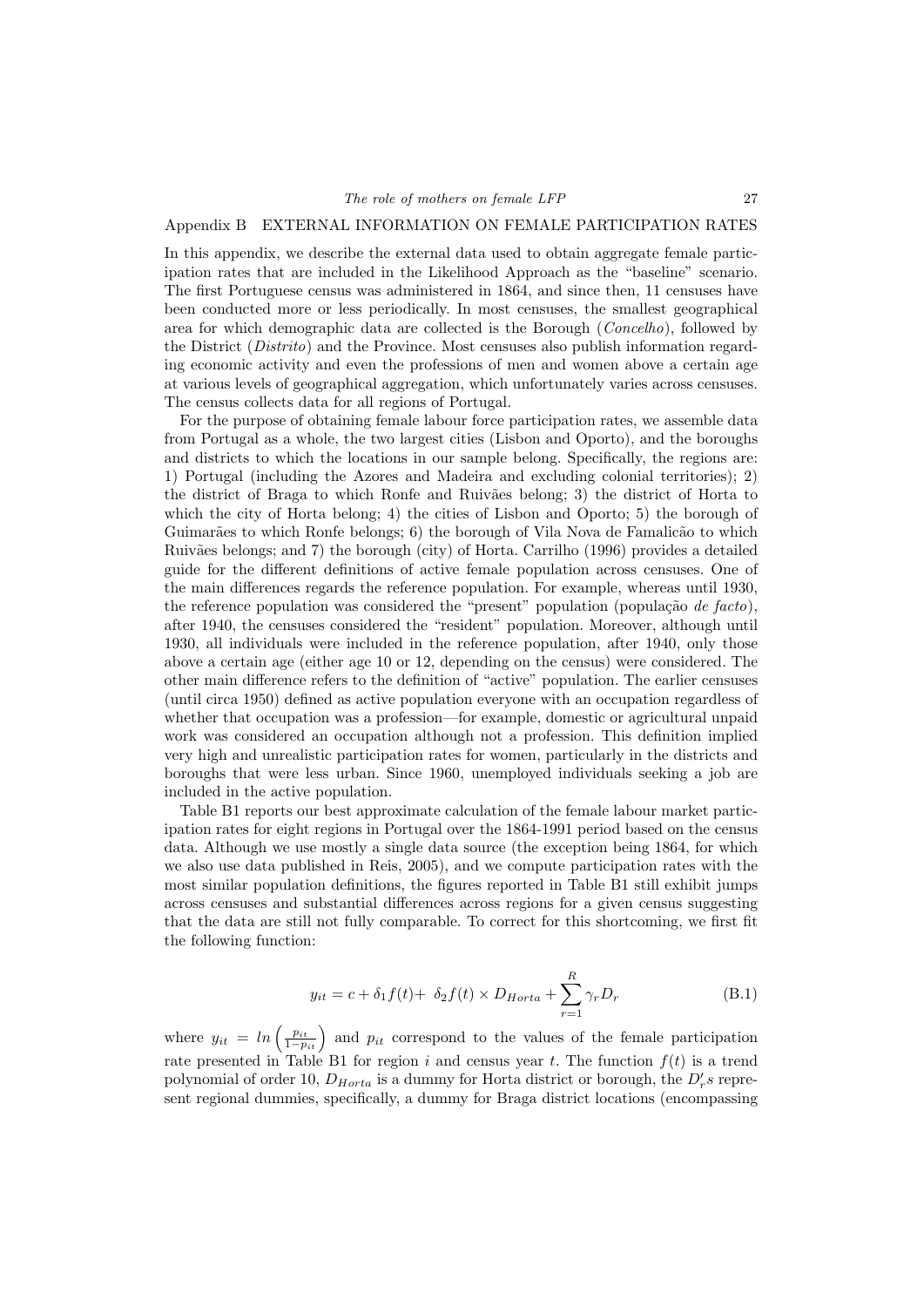28 Carro, Machado & Mora

Table B1: FEMALE PARTICIPATION RATES BY PLACE OF BIRTH

|      | Country  |        | City   | District<br>Borough |        |        |           |                 |
|------|----------|--------|--------|---------------------|--------|--------|-----------|-----------------|
|      | Portugal | Lisbon | Oporto | Horta               | Braga  | Horta  | Guimarães | V. N. Famalicão |
| 1862 | .19745   |        |        |                     |        |        |           |                 |
| 1890 | .40595   | .2425  | .3533  | .12159              | .54256 | .11328 | .58439    | .65898          |
| 1900 | .32397   | .28975 | .39791 | .20099              | .56568 | .16286 | .54608    | .53761          |
| 1911 | .30842   | .2954  | .42098 | .24418              | .43609 | .21686 | .56513    | .38395          |
| 1925 |          | .29703 | .27013 |                     |        |        |           |                 |
| 1930 | .19702   | .27457 | .33186 | .10055              | .3546  | .08802 | .39256    | .33923          |
| 1940 | .21688   | .27423 | .35084 |                     | .34882 | .07255 |           |                 |
| 1950 | .22935   | .30734 | .36484 | .08575              | .31977 | .06705 | .44455    | .38677          |
| 1960 | .18386   | .34668 | .3972  |                     | .25592 | .06145 |           |                 |
| 1970 | .26467   | .36846 | .43142 |                     | .36383 | .085   |           |                 |
| 1981 | .43168   | .51124 | .52948 | .26445              | .50987 | .19658 | .63888    | .57485          |
| 1991 | .45258   |        |        |                     |        |        |           |                 |

Note: Authors computations from Recenseamentos Gerais da População (INE, Lisbon) and Reis (2005). The 1925 census was a special census restricted to the cities of Lisbon and Oporto. In 1864, the active female population is taken from the total number of working women (m˜ao-de-obra feminina) in Reis (2005). Although the population target changed across censuses, we compute participation rates with the most similar population definitions. For all years, the data refers to women younger than 70. Until 1950, the rates include women older than 10. For 1950, the minimum age becomes 12. For 1960 and 1970, it raises to 15, while for 1981 and 1991 it decreases back to 14 and 12, respectively. In 1890, 1900, 1911 the active female population is defined as females (including the servants) minus the housewives (unpaid domestic work) and the unproductive (data taken from Table V in 1890 and 1900 and from Table 3 in 1911). In 1925, the actives are the females minus the female children between 0-9 years old, the housewives (unpaid domestic work), those without profession, and the female beggars. In 1930, the data comes from Table 1 and the actives are the sum of the three first columns under "populaçao activa" (i.e. females who work for<br>the administration, in the private sector, and the self-employed) minus the housewives (unpaid domestic work) who are considered in the column of active and self-employed. In 1940, the actives are the number of active females ("activas") minus the number of females in non-professional activities (information from Table 24). In 1950, the actives are the active females ("activas") with profession (information from Table 1). In 1960, the actives are the active females ("activas") with profession minus active females with profession less than 15 years of age (Table 1, Tomo 5, vol III). In 1970, the actives are the active females ("activas") with profession (Table 8). In 1981 and 1991, the actives are the active females ("activas") (Tables 6.13 and 6.16.1, respectively).

Braga District, Guimarães and V.N. Famalicão), a dummy for Horta district locations (encompassing, Horta District and the city of Horta), and a dummy for the borough of Guimarães.

The unknown parameters of function B.1 are obtained by OLS. To obtain smooth predicted participation rates for our three locations—Horta, Ronfe, and Ruivães—we take the predicted values for  $y_{it}$  of the closest borough, transform them into participation rates  $p_{it}$ , and correct for the non-linearity of the transformation.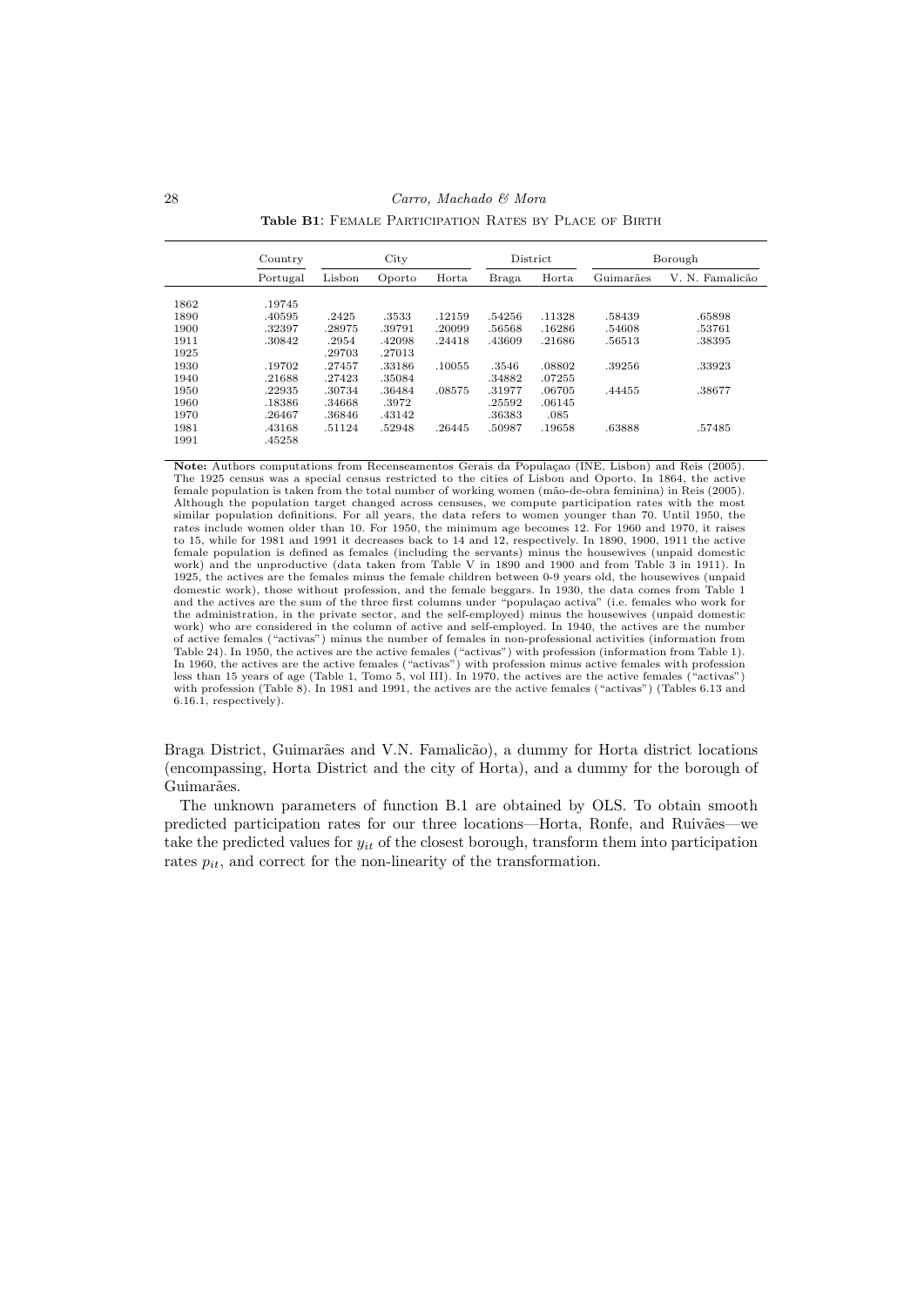## Appendix C PROBABILITIES OF NON-MISSING AND PARTICIPATION STATUS IN THE SAMPLE

In this appendix, we derive the probabilities of the different observable situations of the missing and participation processes. There are three situations in which a given observation may have missing information: (a) when the daughter's information is missing but the mother's is not, (b) when the mother's information is missing but the daughter's is not, and (c) when information for both the daughter and the mother is missing. Consider the first case. The joint probability for observation  $\{I_i = 0, I_i^m = 1, y_i^m = w, x_i\}$  decomposes into two event probabilities that are, again, particular cases of equation (3.3) in Section 3.2:

$$
\Pr\left\{I_i = 0, I_i^m = 1, y_i^m, x_i\right\} = \Pr\left\{I_i = 0, I_i^m = 1, y_i = 1, y_i^m, x_i\right\} + \Pr\left\{I_i = 0, I_i^m = 1, y_i = 0, y_i^m, x_i\right\}.
$$
\n(C.1)

The treatment of the second case, i.e., when the mother's information is missing but the daughter's is not, is similar to that of the first case:

$$
\Pr\left\{I_i = 1, I_i^m = 0, y_i, x_i\right\} = \Pr\left\{I_i = 1, I_i^m = 0, y_i, y_i^m = 0, x_i\right\} + \Pr\left\{I_i = 0, I_i^m = 1, y_i, y_i^m = 1, x_i\right\}.
$$
\n(C.2)

In the third case, i.e., when information for both the mother and the daughter is missing, the joint probability for observation  $\{I_i = 0, I_i^m = 0, x_i\}$  decomposes into four event probabilities:

$$
\Pr\{I_i = 0, I_i^m = 0, x_i\} = \Pr\{I_i = 0, I_i^m = 0, y_i = 1, y_i^m = 1, x_i\} + \Pr\{I_i = 0, I_i^m = 0, y_i = 0, y_i^m = 1, x_i\} + \Pr\{I_i = 0, I_i^m = 0, y_i = 1, y_i^m = 0, x_i\} + \Pr\{I_i = 0, I_i^m = 0, y_i = 0, y_i^m = 0, x_i\}.
$$
\n(C.3)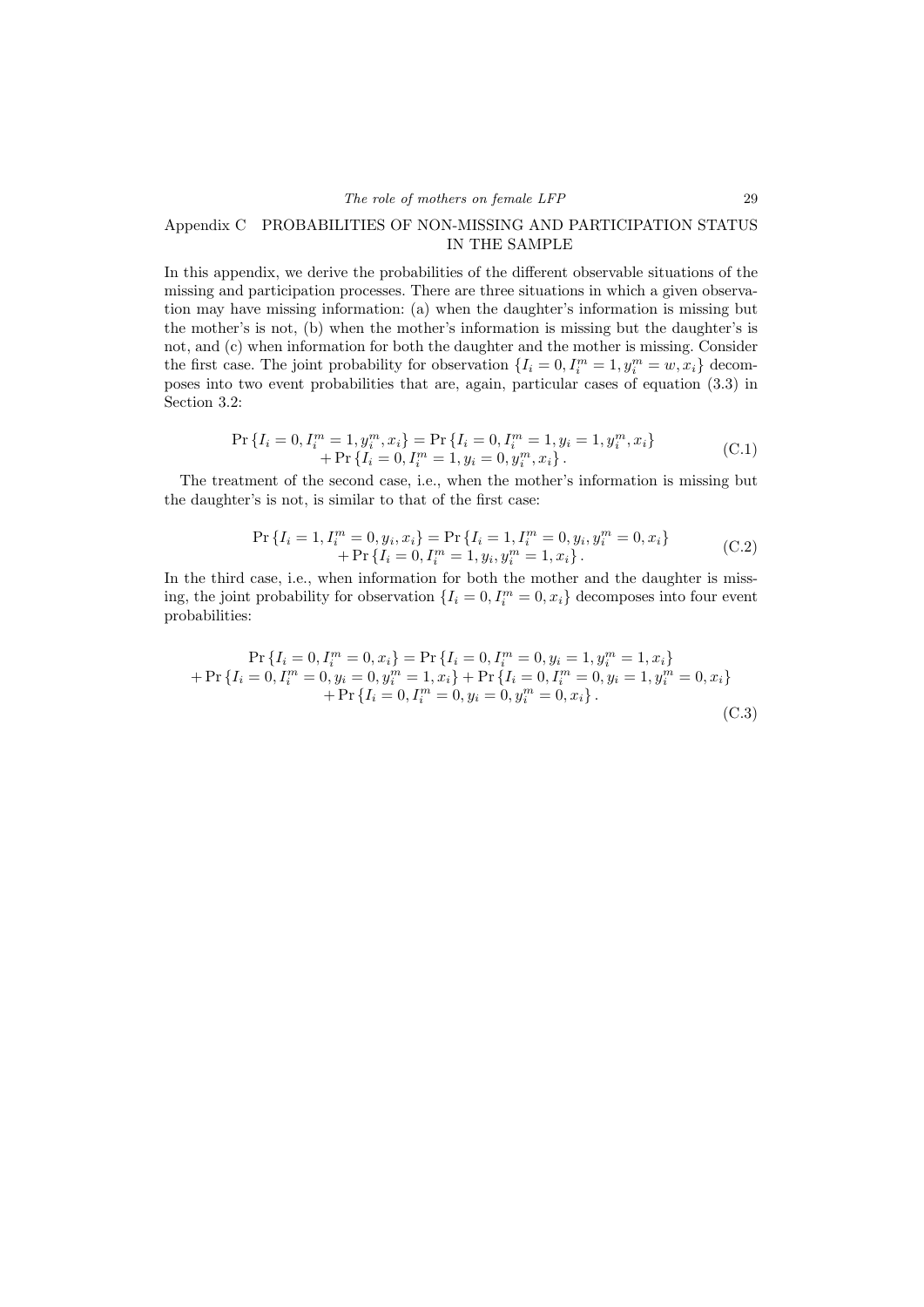#### Appendix D IMPUTATION APPROACH

In this appendix, we derive the likelihood function for the traditional imputation procedure. From equations (C.1), (C.2), and (C.3) in Appendix C, we can rewrite  $p_i$  as

$$
p_{i} = (\Pr\{I_{i} = I_{i}^{m} = 1, y_{i}, y_{i}^{m}, x_{i}\})^{I_{i}I_{i}^{m}} \times \left(\sum_{v \in \{0,1\}} \Pr\{I_{i} = 0, I_{i}^{m} = 1, y_{i} = v, y_{i}^{m}, x_{i}\}\right)^{(1 - I_{i})I_{i}^{m}} \times \left(\sum_{w \in \{0,1\}} \Pr\{I_{i} = 1, I_{i}^{m} = 0, y_{i}, y_{i}^{m} = w, x_{i}\}\right)^{I_{i}(1 - I_{i}^{m})} \times \left(\sum_{v \in \{0,1\}} \sum_{w \in \{0,1\}} \Pr\{I_{i} = I_{i}^{m} = 0, y_{i} = v, y_{i}^{m} = w, x_{i}\}\right)^{(1 - I_{i})(1 - I_{i}^{m})}.
$$
\n(D.1)

The traditional imputation procedure in which missing values are filled in implies that certain events are known to have zero probability. After imputing the missing observations, equation (D.1) simplifies to

$$
p_i = \left(\Pr\left\{I_i = I_i^m = 1, y_i, y_i^m, x_i\right\}\right)^{I_i I_i^m} \times
$$
  
\n
$$
\left(\Pr\left\{I_i = 0, I_i^m = 1, y_i = \overline{v}, y_i^m, x_i\right\}\right)^{(1 - I_i) I_i^m} \times
$$
  
\n
$$
\left(\Pr\left\{I_i = 1, I_i^m = 0, y_i, y_i^m = \overline{w}, x_i\right\}\right)^{I_i (1 - I_i^m)} \times
$$
  
\n
$$
\left(\Pr\left\{I_i = I_i^m = 0, y_i = \overline{v}, y_i^m = \overline{w}, x_i\right\}\right)^{(1 - I_i)(1 - I_i^m)}
$$
\n(D.2)

where  $y_i = \overline{v} (y_i^m = \overline{w})$  denotes that the only admissible value  $\overline{v} (\overline{w})$  is imputed in the observation, and  $y_i$  and  $y_i^m$  denote observed values. By equation (3.3), we can write  $p_i$ in equation (D.2) as:

$$
p_{i} = (Pr\{I_{i} = 1, I_{i}^{m} = 1 | y_{i}, y_{i}^{m}, x_{i}\} \times F(y_{i}, y_{i}^{m}, x_{i}; \theta) \times Pr\{y_{i}^{m}, x_{i}\}\}^{I_{i}I_{i}^{m}} \times
$$
  
\n
$$
(Pr\{I_{i} = 0, I_{i}^{m} = 1 | y_{i} = \overline{v}, y_{i}^{m}, x_{i}\} \times F(\overline{v}, y_{i}^{m}, x_{i}; \theta) \times Pr\{y_{i}^{m}, x_{i}\}\}^{(1 - I_{i})I_{i}^{m}} \times
$$
  
\n
$$
(Pr\{I_{i} = 1, I_{i}^{m} = 0 | y_{i}, y_{i}^{m} = \overline{w}, x_{i}\} \times F(y_{i}, \overline{w}, x_{i}; \theta) \times Pr\{y_{i}^{m} = \overline{w}, x_{i}\}\}^{I_{i}(1 - I_{i}^{m})} \times
$$
  
\n
$$
(Pr\{I_{i} = 0, I_{i}^{m} = 0 | y_{i} = \overline{v}, y_{i}^{m} = \overline{w}, x_{i}\} \times F(\overline{v}, \overline{w}, x_{i}; \theta) \times Pr\{y_{i}^{m} = \overline{w}, x_{i}\}\}^{(1 - I_{i}) (1 - I_{i}^{m})}
$$
  
\n
$$
(D.3)
$$

such that, rearranging those factors, the likelihood is equal to

$$
\prod_{i} p_{i} = \prod_{i} \left\{ F(y_{i}, y_{i}^{m}, x_{i}; \theta)^{I_{i}I_{i}^{m}} F(\overline{v}, y_{i}^{m}, x_{i}; \theta)^{(1-I_{i})I_{i}^{m}} \times F(y_{i}, \overline{w}, x_{i}; \theta)^{I_{i}(1-I_{i}^{m})} F(\overline{v}, \overline{w}, x_{i}; \theta)^{(1-I_{i})(1-I_{i}^{m})} \right\} \times
$$
\n
$$
\prod_{i} \left\{ (\Pr\{I_{i} = 1, I_{i}^{m} = 1 | y_{i}, y_{i}^{m}, x_{i} \} \Pr\{y_{i}^{m}, x_{i}\})^{I_{i}I_{i}^{m}} \times F(Y_{i}I_{i} = 0, I_{i}^{m} = 1 | y_{i} = \overline{v}, y_{i}^{m}, x_{i} \} \Pr\{y_{i}^{m}, x_{i}\})^{(1-I_{i})I_{i}^{m}} \times
$$
\n
$$
(\Pr\{I_{i} = 1, I_{i}^{m} = 0 | y_{i}, y_{i}^{m} = \overline{w}, x_{i} \} \Pr\{y_{i}^{m} = \overline{w}, x_{i}\})^{I_{i}(1-I_{i}^{m})} \times
$$
\n
$$
(\Pr\{I_{i} = 0, I_{i}^{m} = 0 | y_{i} = \overline{v}, y_{i}^{m} = \overline{w}, x_{i} \} \Pr\{y_{i}^{m} = \overline{w}, x_{i}\})^{(1-I_{i})(1-I_{i}^{m})}.
$$
\n(D.4)

In Section 4, we present estimations under the assumption that, independent of every-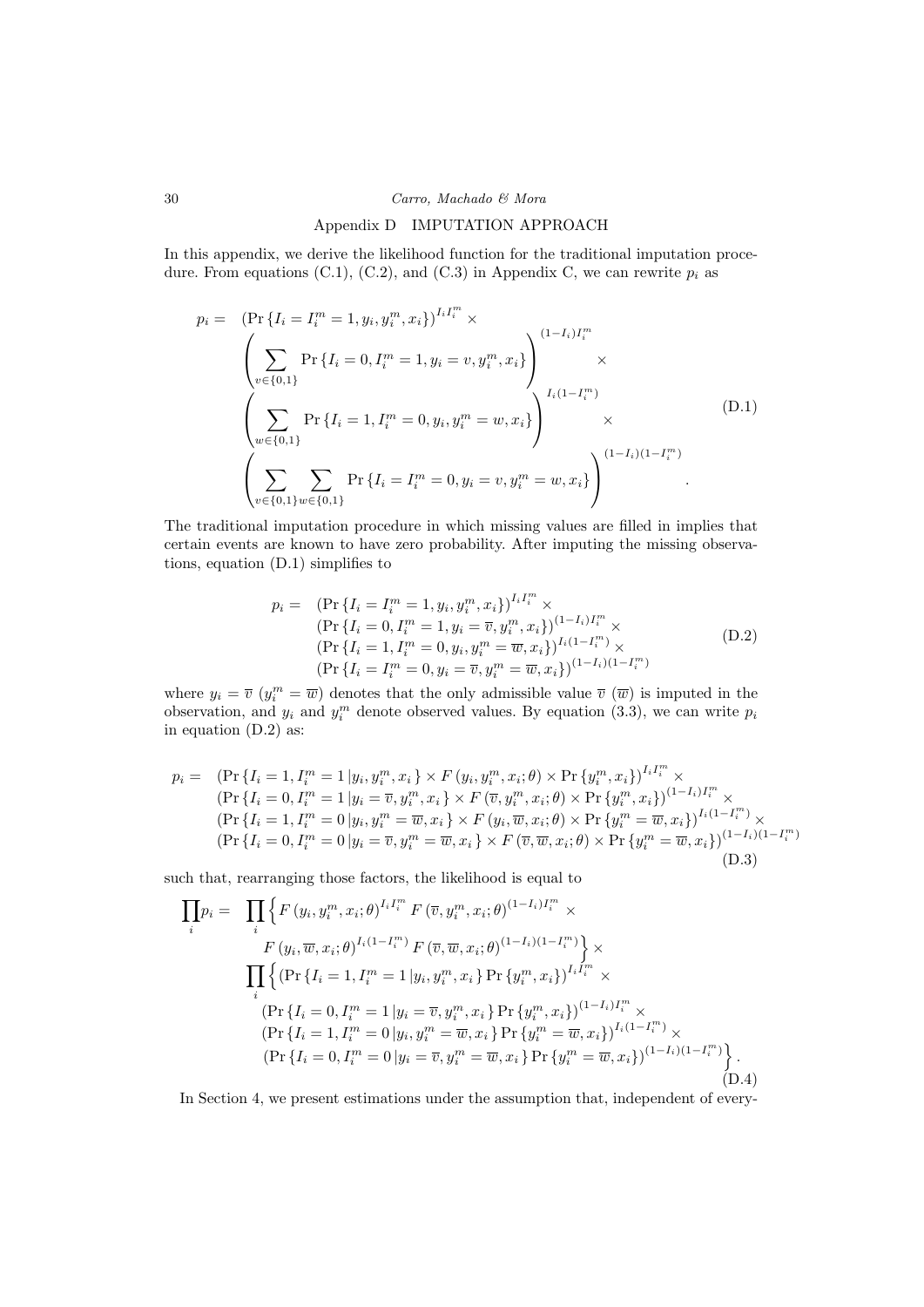thing else, daughters (mothers) with missing participation do not participate in the labour force, i.e.,  $Pr\{y_i = 1 | I_i = 0, I_i^m, y_i^m, x_i\} = 0$ ,  $(Pr\{y_i^m = 1 | I_i^m = 0, I_i, y_i, x_i\} = 0)$ .<sup>16</sup> Then,  $\overline{v} = \overline{w} = 0$  and the likelihood is:

$$
\prod_{i} p_{i} = \prod_{i} \left\{ F(y_{i}, y_{i}^{m}, x_{i}; \theta)^{I_{i} I_{i}^{m}} F(0, y_{i}^{m}, x_{i}; \theta)^{(1 - I_{i}) I_{i}^{m}} \times F(y_{i}, 0, x_{i}; \theta)^{I_{i} (1 - I_{i}^{m})} F(0, 0, x_{i}; \theta)^{(1 - I_{i}) (1 - I_{i}^{m})} \right\} \times \prod_{i} \left\{ (\Pr\{I_{i} = 1, I_{i}^{m} = 1 | y_{i}, y_{i}^{m}, x_{i}\} \Pr\{y_{i}^{m}, x_{i}\})^{I_{i} I_{i}^{m}} \times \left(\Pr\{I_{i} = 0, I_{i}^{m} = 1 | y_{i} = 0, y_{i}^{m}, x_{i}\} \Pr\{y_{i}^{m}, x_{i}\}\right)^{(1 - I_{i}) I_{i}^{m}} \times \left(\Pr\{I_{i} = 1, I_{i}^{m} = 0 | y_{i}, y_{i}^{m} = 0, x_{i}\} \Pr\{y_{i}^{m} = 0, x_{i}\}\right)^{I_{i} (1 - I_{i}^{m})} \times \left(\Pr\{I_{i} = 0, I_{i}^{m} = 0 | y_{i} = 0, y_{i}^{m} = 0, x_{i}\} \Pr\{y_{i}^{m} = 0, x_{i}\}\right)^{(1 - I_{i}) (1 - I_{i}^{m})} \right\}.
$$
\n(D.5)

Under the assumption that the imputation is correct, the ML estimator of the participation model (3.2) is consistently estimated by maximizing only the first two lines of equation (D.5). If the remaining terms in equation (D.5) depend on the parameters of the participation model (3.2), this Maximum Likelihood estimator will still be consistent but may not be efficient. Otherwise, it will be identical to the full Maximum Likelihood estimator.

In the original data, the participation rate of those women whose mothers also work is very high at 69.72 percent (see Table 3). The figure declines to 7.97 percent for the sample with imputed values for all missing records. Moreover, in the original data, the proportion of participating women increases from 7.33 percent to  $69.72$  percent $\sim$ or  $62.39$  percentage points—when the mother also participates. That increase is substantially lower after the imputation, i.e., 2.86 percentage points. By reducing the differential in the transition of participation rates from mother to daughters between mothers who participated and mothers who did not, the imputation might bias downwards the effect of mothers' labour market participation on that of their daughters.

 $16$ These assumptions set as impossible those events in which either the mother or the daughter (or both) participate in the labour market and for which information is missing, i.e.,  $\{I_i = 0, I_i^m = 1, y_i = 1, y_i^m, x_i\}, \{I_i = 1, I_i^m = 0, y_i, y_i^m = 1, x_i\}, \{I_i = 0, I_i^m = 0, y_i = 1, y_i^m = 1, x_i\},\$  $\left\{I_i = 0, I_i^m = 0, y_i = 1, y_i^m = 0, x_i\right\}$ , and  $\left\{I_i = 0, I_i^m = 0, y_i = 0, y_i^m = 1, x_i\right\}$ .